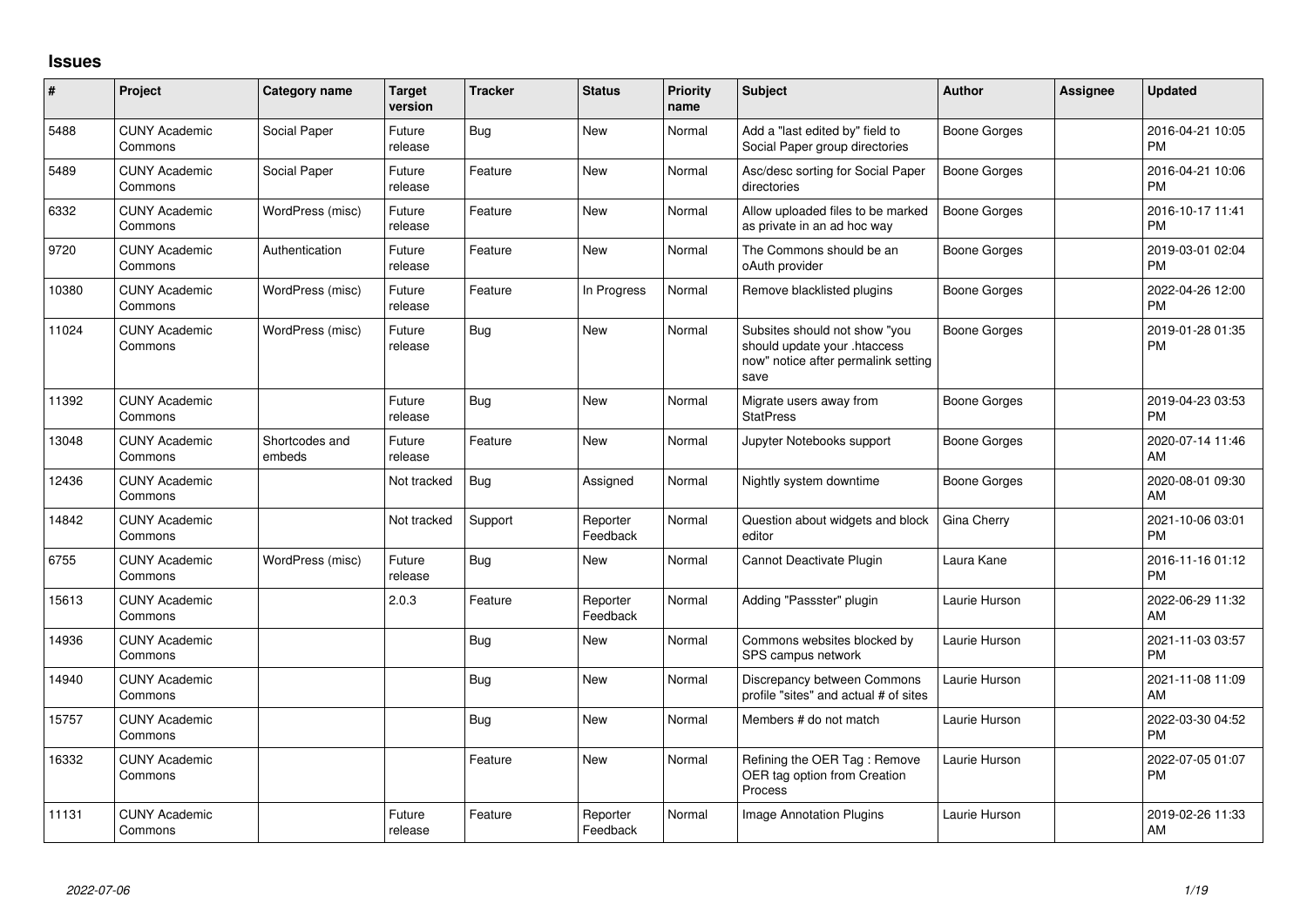| $\pmb{\#}$ | Project                         | <b>Category name</b>     | <b>Target</b><br>version | <b>Tracker</b> | <b>Status</b>        | <b>Priority</b><br>name | <b>Subject</b>                                                    | <b>Author</b> | Assignee | <b>Updated</b>                |
|------------|---------------------------------|--------------------------|--------------------------|----------------|----------------------|-------------------------|-------------------------------------------------------------------|---------------|----------|-------------------------------|
| 11843      | <b>CUNY Academic</b><br>Commons | WordPress (misc)         | Future<br>release        | Design/UX      | <b>New</b>           | Normal                  | Tweaking the Gutenberg Editor<br>Interface                        | Laurie Hurson |          | 2022-04-26 12:00<br><b>PM</b> |
| 13650      | <b>CUNY Academic</b><br>Commons | Group Library            | Future<br>release        | Feature        | <b>New</b>           | Normal                  | Forum Attachments in Group<br>Library                             | Laurie Hurson |          | 2021-11-19 12:30<br><b>PM</b> |
| 11415      | <b>CUNY Academic</b><br>Commons | <b>WordPress Plugins</b> | Not tracked              | <b>Bug</b>     | Reporter<br>Feedback | Normal                  | <b>Blog Subscriptions in Jetpack</b>                              | Laurie Hurson |          | 2019-05-14 10:34<br>AM        |
| 12328      | <b>CUNY Academic</b><br>Commons |                          | Not tracked              | Support        | <b>New</b>           | Normal                  | Sign up Code for Non-CUNY<br>Faculty                              | Laurie Hurson |          | 2020-01-28 10:25<br>AM        |
| 14538      | <b>CUNY Academic</b><br>Commons |                          | Not tracked              | Support        | Reporter<br>Feedback | Normal                  | <b>Weebly To Commons</b>                                          | Laurie Hurson |          | 2021-09-14 10:47<br>AM        |
| 15176      | <b>CUNY Academic</b><br>Commons |                          | Not tracked              | Support        | Reporter<br>Feedback | Normal                  | Archiving Q Writing & Old<br>Wordpress Sites on the Commons       | Laurie Hurson |          | 2022-02-08 10:28<br>AM        |
| 15923      | <b>CUNY Academic</b><br>Commons |                          | Not tracked              | Feature        | Reporter<br>Feedback | Normal                  | <b>Bellows Plugin Adjustments</b>                                 | Laurie Hurson |          | 2022-04-20 10:10<br>AM        |
| 6356       | <b>CUNY Academic</b><br>Commons | <b>WordPress Plugins</b> | Future<br>release        | Bug            | Reporter<br>Feedback | Low                     | Should Subscribe2 be<br>deprecated?                               | Luke Waltzer  |          | 2017-03-20 12:20<br><b>PM</b> |
| 15169      | <b>CUNY Academic</b><br>Commons |                          | 2.0.3                    | Support        | Reporter<br>Feedback | Normal                  | new Prelude website zipfiles for<br>custom theme and other files. | Marilyn Weber |          | 2022-06-29 11:32<br>AM        |
| 15655      | <b>CUNY Academic</b><br>Commons |                          | 2.0.3                    | Support        | Reporter<br>Feedback | Normal                  | Event Aggregator plugin?                                          | Marilyn Weber |          | 2022-06-29 11:32<br>AM        |
| 14784      | <b>CUNY Academic</b><br>Commons |                          |                          | Support        | Reporter<br>Feedback | Normal                  | User report of logo problem when<br>using Customizer theme        | Marilyn Weber |          | 2021-09-17 10:25<br>AM        |
| 15045      | <b>CUNY Academic</b><br>Commons |                          |                          | Support        | New                  | Normal                  | no result for KCeL in the search<br>box on the commons            | Marilyn Weber |          | 2021-12-10 11:29<br>AM        |
| 15260      | <b>CUNY Academic</b><br>Commons |                          |                          | Support        | Reporter<br>Feedback | Normal                  | Diacritical markings   European<br>Stages                         | Marilyn Weber |          | 2022-02-04 08:16<br>AM        |
| 15370      | <b>CUNY Academic</b><br>Commons |                          |                          | Support        | Reporter<br>Feedback | Normal                  | All-in-One Event Calendar?                                        | Marilyn Weber |          | 2022-02-17 11:03<br>AM        |
| 15565      | <b>CUNY Academic</b><br>Commons |                          |                          | Support        | New                  | Normal                  | Events - send updates to an email<br>listserv                     | Marilyn Weber |          | 2022-03-10 01:06<br><b>PM</b> |
| 15685      | <b>CUNY Academic</b><br>Commons |                          |                          | Support        | New                  | High                    | problem with chrome?                                              | Marilyn Weber |          | 2022-04-25 03:40<br><b>PM</b> |
| 16099      | <b>CUNY Academic</b><br>Commons |                          |                          | Support        | Reporter<br>Feedback | Normal                  | request for Newsletter Glue                                       | Marilyn Weber |          | 2022-05-13 12:14<br><b>PM</b> |
| 5199       | <b>CUNY Academic</b><br>Commons | Social Paper             | Future<br>release        | Feature        | New                  | Normal                  | add tables to the SP editor                                       | Marilyn Weber |          | 2016-10-24 11:27<br>AM        |
| 5205       | <b>CUNY Academic</b><br>Commons | Social Paper             | Future<br>release        | Feature        | <b>New</b>           | Normal                  | Social Paper folders                                              | Marilyn Weber |          | 2016-02-11 10:24<br>PM        |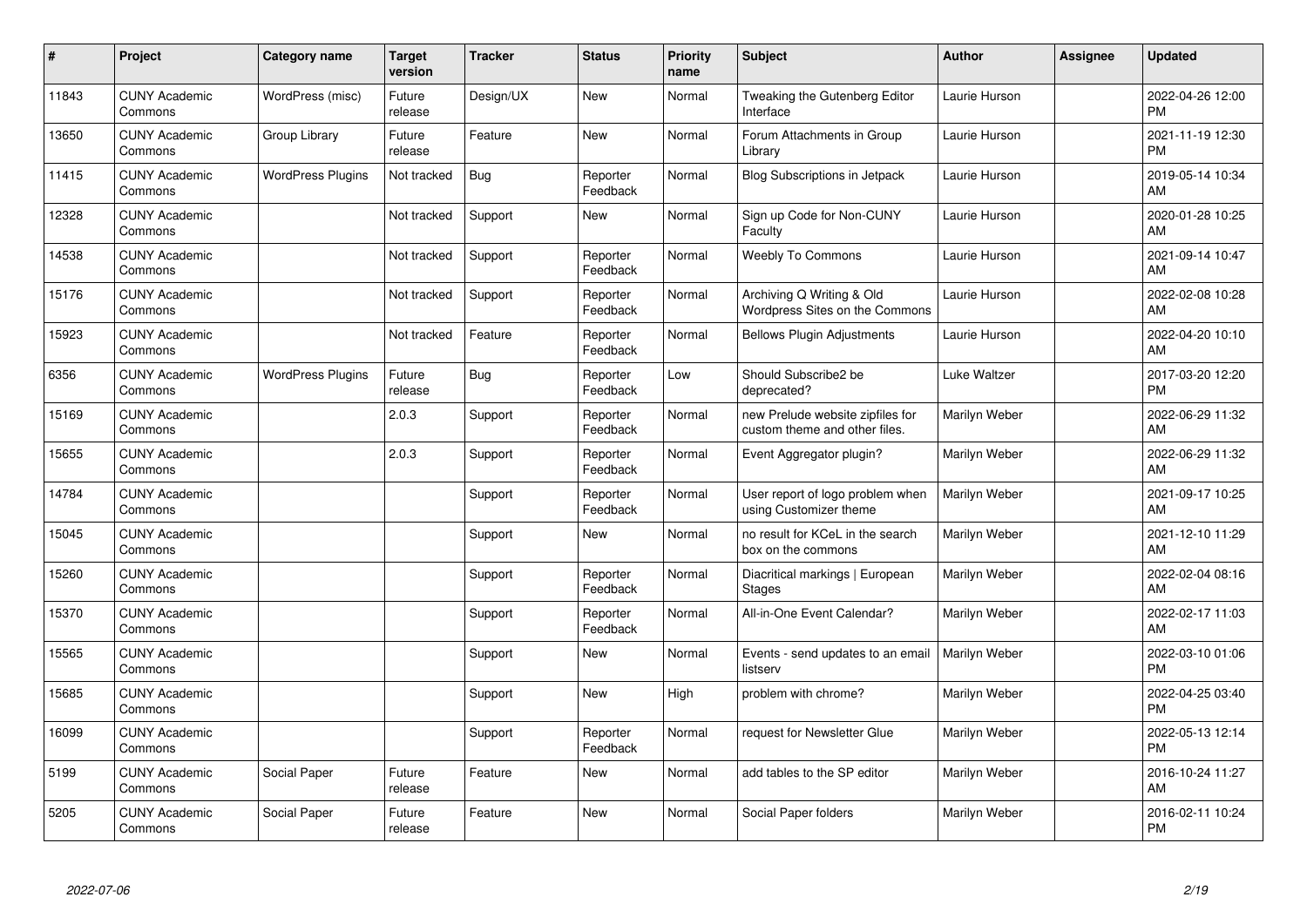| #     | Project                         | <b>Category name</b>       | <b>Target</b><br>version | <b>Tracker</b> | <b>Status</b>        | <b>Priority</b><br>name | <b>Subject</b>                                                                                | <b>Author</b> | Assignee | <b>Updated</b>                |
|-------|---------------------------------|----------------------------|--------------------------|----------------|----------------------|-------------------------|-----------------------------------------------------------------------------------------------|---------------|----------|-------------------------------|
| 5992  | <b>CUNY Academic</b><br>Commons | <b>Email Notifications</b> | Future<br>release        | Feature        | <b>New</b>           | Normal                  | Changing the From line of<br>autogenerated blog emails                                        | Marilyn Weber |          | 2018-09-27 05:19<br><b>PM</b> |
| 10273 | <b>CUNY Academic</b><br>Commons | Registration               | Not tracked              | Support        | Reporter<br>Feedback | Normal                  | users combining CF and campus<br>address                                                      | Marilyn Weber |          | 2019-09-18 10:58<br>AM        |
| 10657 | <b>CUNY Academic</b><br>Commons |                            | Not tracked              | Support        | Reporter<br>Feedback | Normal                  | child theme problems                                                                          | Marilyn Weber |          | 2018-11-08 01:19<br><b>PM</b> |
| 11509 | <b>CUNY Academic</b><br>Commons |                            | Not tracked              | Support        | Reporter<br>Feedback | Normal                  | deleted Page causing a Menu<br>problem?                                                       | Marilyn Weber |          | 2019-06-04 09:54<br>AM        |
| 11519 | <b>CUNY Academic</b><br>Commons |                            | Not tracked              | Support        | Assigned             | Normal                  | comment option not appearing                                                                  | Marilyn Weber |          | 2019-09-24 10:28<br>AM        |
| 11771 | <b>CUNY Academic</b><br>Commons |                            | Not tracked              | Support        | Reporter<br>Feedback | Normal                  | post displays in sections                                                                     | Marilyn Weber |          | 2019-08-20 10:34<br>AM        |
| 11787 | <b>CUNY Academic</b><br>Commons |                            | Not tracked              | Support        | Reporter<br>Feedback | Normal                  | automated comments notifications<br>on ZenDesk                                                | Marilyn Weber |          | 2019-08-26 06:18<br><b>PM</b> |
| 11848 | <b>CUNY Academic</b><br>Commons |                            | Not tracked              | Support        | Hold                 | Normal                  | a Dean of Faculty wants to share<br>a large file                                              | Marilyn Weber |          | 2019-09-24 08:44<br>AM        |
| 12350 | <b>CUNY Academic</b><br>Commons | <b>Blogs (BuddyPress)</b>  | Not tracked              | Support        | Reporter<br>Feedback | Normal                  | URL creation problem                                                                          | Marilyn Weber |          | 2020-02-03 11:27<br>AM        |
| 12352 | <b>CUNY Academic</b><br>Commons |                            | Not tracked              | Support        | New                  | Normal                  | "posts list" page builder block<br>option                                                     | Marilyn Weber |          | 2020-02-03 01:29<br><b>PM</b> |
| 12360 | <b>CUNY Academic</b><br>Commons | <b>WordPress Themes</b>    | Not tracked              | Bug            | Reporter<br>Feedback | Normal                  | site just says "DANTE We are<br>currently in maintenance mode,<br>please check back shortly." | Marilyn Weber |          | 2020-02-04 12:13<br><b>PM</b> |
| 13034 | <b>CUNY Academic</b><br>Commons |                            | Not tracked              | Support        | Reporter<br>Feedback | Normal                  | a site is asking people to join the<br>Commons to get a download                              | Marilyn Weber |          | 2020-07-12 07:23<br>AM        |
| 13255 | <b>CUNY Academic</b><br>Commons |                            | Not tracked              | Support        | Reporter<br>Feedback | Normal                  | Accessibility problems                                                                        | Marilyn Weber |          | 2020-09-01 05:48<br><b>PM</b> |
| 13912 | <b>CUNY Academic</b><br>Commons |                            | Not tracked              | Feature        | Hold                 | Low                     | posting "missed schedule"                                                                     | Marilyn Weber |          | 2021-02-23 10:46<br>AM        |
| 13975 | <b>CUNY Academic</b><br>Commons | Social Paper               | Not tracked              | Support        | Reporter<br>Feedback | Normal                  | can't approve comments on Social<br>Paper paper                                               | Marilyn Weber |          | 2021-02-12 09:33<br>AM        |
| 14074 | <b>CUNY Academic</b><br>Commons | WordPress (misc)           | Not tracked              | Support        | Reporter<br>Feedback | Normal                  | page password protection problem                                                              | Marilyn Weber |          | 2021-03-02 11:03<br>AM        |
| 14398 | <b>CUNY Academic</b><br>Commons |                            | Not tracked              | Support        | Reporter<br>Feedback | Normal                  | Events plug-in notification problem                                                           | Marilyn Weber |          | 2021-05-11 11:21<br>AM        |
| 14900 | <b>CUNY Academic</b><br>Commons |                            | Not tracked              | Support        | Reporter<br>Feedback | Normal                  | previous theme?                                                                               | Marilyn Weber |          | 2021-10-25 10:31<br>AM        |
| 14911 | <b>CUNY Academic</b><br>Commons | <b>WordPress Themes</b>    | Not tracked              | Support        | <b>New</b>           | Normal                  | Twentytwentyone theme                                                                         | Marilyn Weber |          | 2021-10-28 10:37<br>AM        |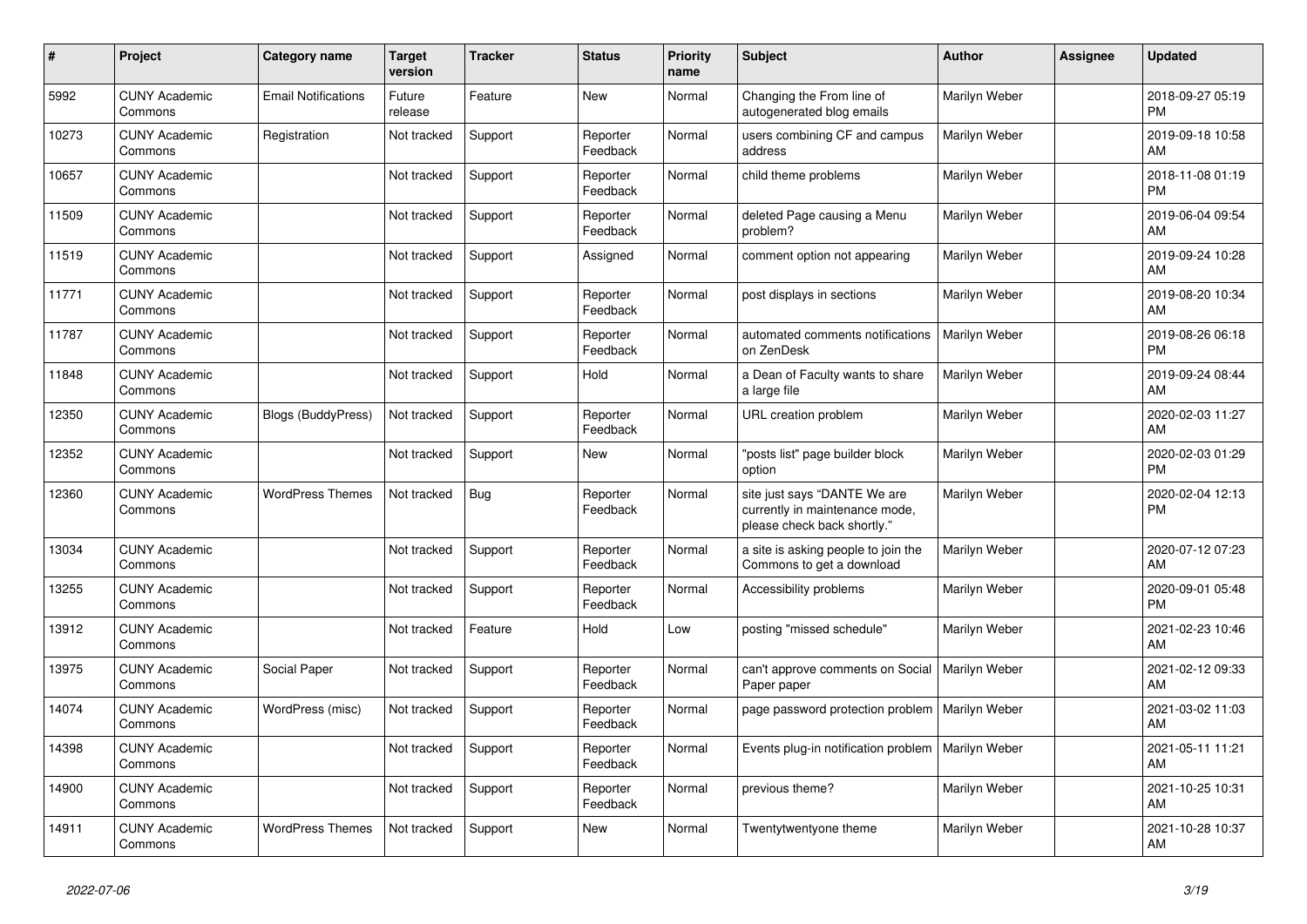| $\pmb{\#}$ | Project                         | <b>Category name</b>     | <b>Target</b><br>version | <b>Tracker</b> | <b>Status</b>        | <b>Priority</b><br>name | <b>Subject</b>                                                                             | <b>Author</b>           | Assignee | <b>Updated</b>                |
|------------|---------------------------------|--------------------------|--------------------------|----------------|----------------------|-------------------------|--------------------------------------------------------------------------------------------|-------------------------|----------|-------------------------------|
| 15816      | <b>CUNY Academic</b><br>Commons |                          | Not tracked              | Support        | <b>New</b>           | Normal                  | slow loading at SPS                                                                        | Marilyn Weber           |          | 2022-04-05 01:26<br><b>PM</b> |
| 10769      | <b>CUNY Academic</b><br>Commons | <b>WordPress Themes</b>  | Not tracked              | Bug            | Reporter<br>Feedback | Normal                  | 2011 Theme Sidebar                                                                         | Mark Webb               |          | 2018-12-04 04:09<br><b>PM</b> |
| 11120      | <b>CUNY Academic</b><br>Commons | <b>WordPress Plugins</b> | Not tracked              | Bug            | Reporter<br>Feedback | Normal                  | Events Manager Events Not<br>Showing Up                                                    | Mark Webb               |          | 2019-02-27 04:10<br><b>PM</b> |
| 364        | <b>CUNY Academic</b><br>Commons | <b>WordPress Plugins</b> | Future<br>release        | Feature        | <b>New</b>           | Normal                  | <b>Bulletin Board</b>                                                                      | <b>Matt Gold</b>        |          | 2015-01-05 08:50<br><b>PM</b> |
| 14792      | <b>CUNY Academic</b><br>Commons |                          |                          | Bug            | <b>New</b>           | Normal                  | Inconsistent email notifications<br>from gravity forms                                     | Raffi<br>Khatchadourian |          | 2021-10-04 01:50<br><b>PM</b> |
| 16290      | <b>CUNY Academic</b><br>Commons |                          |                          | Feature        | Reporter<br>Feedback | Normal                  | Add Table Of Contents Block<br>plug-in                                                     | Raffi<br>Khatchadourian |          | 2022-06-24 10:26<br><b>AM</b> |
| 16294      | <b>CUNY Academic</b><br>Commons |                          |                          | <b>Bug</b>     | <b>New</b>           | Urgent                  | CAC is down                                                                                | Raffi<br>Khatchadourian |          | 2022-06-27 02:00<br><b>PM</b> |
| 16314      | <b>CUNY Academic</b><br>Commons | <b>WordPress Plugins</b> |                          | Feature        | <b>New</b>           | Normal                  | Install Multicollab plug-in?                                                               | Raffi<br>Khatchadourian |          | 2022-06-29 03:44<br>PM        |
| 11077      | <b>CUNY Academic</b><br>Commons | Events                   | Not tracked              | Feature        | Reporter<br>Feedback | Normal                  | Show event category description<br>in event list view                                      | Raffi<br>Khatchadourian |          | 2019-02-12 10:38<br><b>PM</b> |
| 16255      | <b>CUNY Academic</b><br>Commons | WordPress (misc)         |                          | Bug            | <b>New</b>           | Normal                  | Need to define 'MULTISITE'<br>constant in wp-config.php                                    | Raymond Hoh             |          | 2022-06-19 09:31<br><b>AM</b> |
| 11788      | <b>CUNY Academic</b><br>Commons | <b>WordPress Plugins</b> | Future<br>release        | Support        | Reporter<br>Feedback | Normal                  | Plugin Request - Browse Aloud                                                              | scott voth              |          | 2019-09-24 08:42<br>AM        |
| 11860      | <b>CUNY Academic</b><br>Commons | Registration             | Future<br>release        | Feature        | <b>New</b>           | Normal                  | Ensure Students Are Aware They<br>Can Use Aliases At Registration                          | scott voth              |          | 2019-09-24 08:46<br>AM        |
| 12573      | <b>CUNY Academic</b><br>Commons | <b>WordPress Plugins</b> | Future<br>release        | Bug            | <b>New</b>           | Normal                  | <b>CommentPress Core Issues</b>                                                            | scott voth              |          | 2020-03-24 04:32<br><b>PM</b> |
| 10982      | <b>CUNY Academic</b><br>Commons | Domain Mapping           | Not tracked              | Support        | Reporter<br>Feedback | Normal                  | <b>CNAME</b> question                                                                      | scott voth              |          | 2019-01-22 04:29<br><b>PM</b> |
| 16318      | <b>CUNY Academic</b><br>Commons |                          |                          | <b>Bug</b>     | <b>New</b>           | Normal                  | Unable to Access block editor or<br>embed YouTube videos in new<br>pages, in one site only | <b>Syelle Graves</b>    |          | 2022-07-01 06:53<br>PM        |
| 14629      | <b>CUNY Academic</b><br>Commons |                          | Not tracked              | <b>Bug</b>     | Reporter<br>Feedback | Normal                  | Possible Post Order Bug?                                                                   | Syelle Graves           |          | 2021-09-14 10:47<br><b>AM</b> |
| 11556      | <b>CUNY Academic</b><br>Commons | Courses                  | Not tracked              | <b>Bug</b>     | Reporter<br>Feedback | Normal                  | Instructor name given in course<br>listina                                                 | Tom Harbison            |          | 2019-06-25 04:12<br><b>PM</b> |
| 12198      | <b>CUNY Academic</b><br>Commons |                          | Not tracked              | <b>Bug</b>     | Reporter<br>Feedback | Normal                  | Duplicate listing in My Sites                                                              | Tom Harbison            |          | 2019-12-09 05:50<br><b>PM</b> |
| 2576       | <b>NYCDH Community</b><br>Site  |                          |                          | <b>Bug</b>     | Hold                 | Low                     | Test Next Button in Javascript<br><b>Tutorial Under Activities</b>                         | <b>Mark Newton</b>      | Alex Gil | 2013-05-18 02:55<br><b>PM</b> |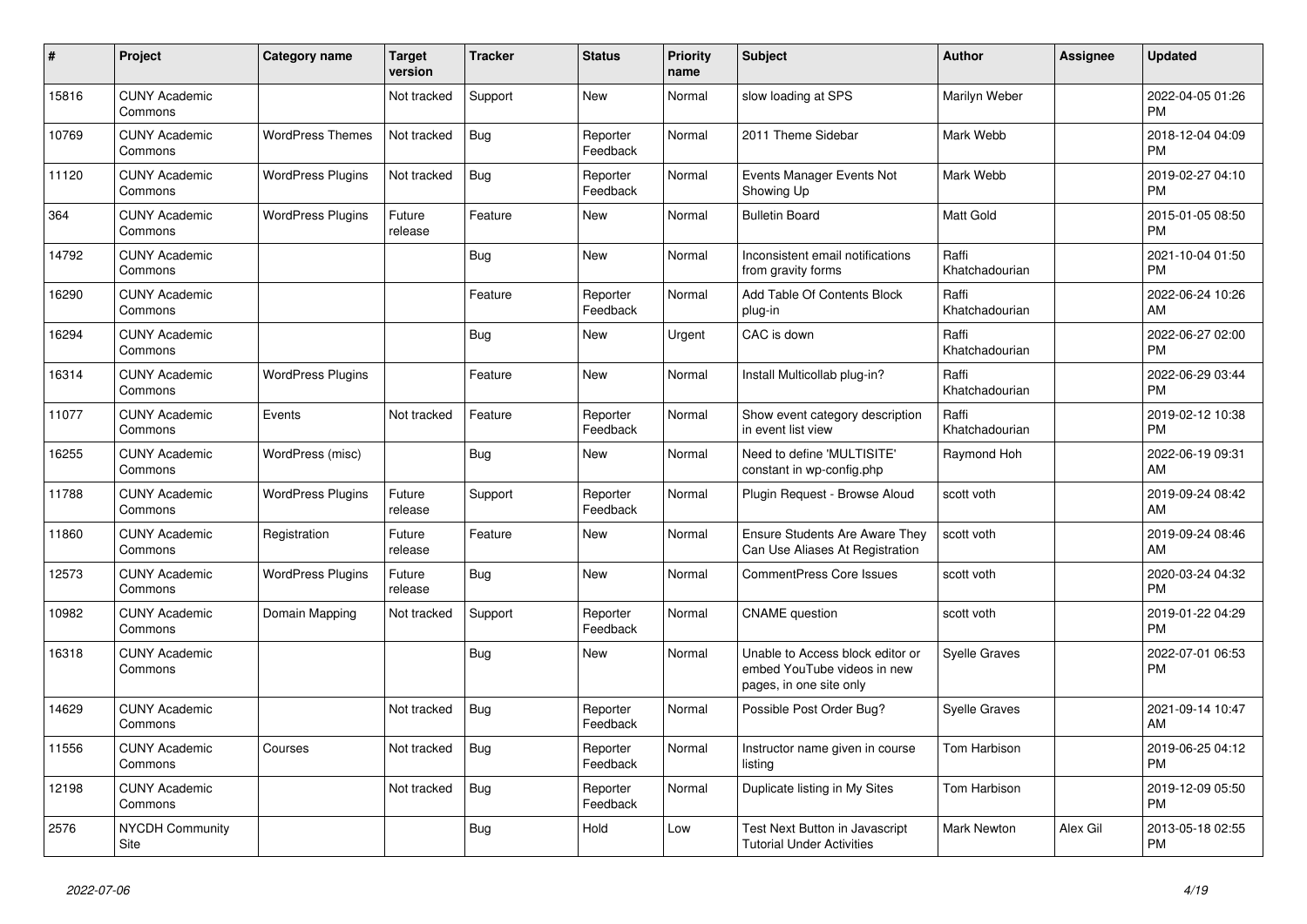| #     | <b>Project</b>                  | <b>Category name</b>     | Target<br>version | <b>Tracker</b> | <b>Status</b> | <b>Priority</b><br>name | <b>Subject</b>                                                                            | <b>Author</b>       | Assignee          | <b>Updated</b>                |
|-------|---------------------------------|--------------------------|-------------------|----------------|---------------|-------------------------|-------------------------------------------------------------------------------------------|---------------------|-------------------|-------------------------------|
| 2577  | NYCDH Community<br>Site         |                          |                   | Feature        | Assigned      | Low                     | Investigate Potential to Add Links<br>to the Forum                                        | <b>Mark Newton</b>  | Alex Gil          | 2013-05-16 09:40<br><b>PM</b> |
| 11968 | JustPublics@365<br>MediaCamp    |                          |                   | Feature        | New           | Normal                  | Nanoscience Retractable Display<br>Unit                                                   | Donald Cherry       | Bonnie<br>Eissner | 2021-02-19 08:50<br>AM        |
| 15883 | <b>CUNY Academic</b><br>Commons |                          | 2.1.0             | Feature        | <b>New</b>    | Normal                  | Release BPGES update                                                                      | Boone Gorges        | Boone<br>Gorges   | 2022-05-26 10:39<br>AM        |
| 618   | <b>CUNY Academic</b><br>Commons | <b>BuddyPress Docs</b>   | Future<br>release | Feature        | Assigned      | Normal                  | <b>BuddyPress Docs: export formats</b>                                                    | Boone Gorges        | Boone<br>Gorges   | 2015-11-09 05:38<br><b>PM</b> |
| 1165  | <b>CUNY Academic</b><br>Commons | <b>Email Invitations</b> | Future<br>release | Feature        | Assigned      | Low                     | Allow saved lists of invitees under<br>Send Invites                                       | Boone Gorges        | Boone<br>Gorges   | 2015-11-09 06:03<br><b>PM</b> |
| 1166  | <b>CUNY Academic</b><br>Commons | <b>Email Invitations</b> | Future<br>release | Feature        | <b>New</b>    | Low                     | Better organizational tools for Sent   Boone Gorges<br>Invites                            |                     | Boone<br>Gorges   | 2015-11-09 06:02<br><b>PM</b> |
| 1167  | <b>CUNY Academic</b><br>Commons | <b>Email Invitations</b> | Future<br>release | Feature        | New           | Low                     | Allow email invitations to be resent                                                      | Boone Gorges        | Boone<br>Gorges   | 2015-11-12 12:53<br>AM        |
| 1417  | <b>CUNY Academic</b><br>Commons | <b>BuddyPress Docs</b>   | Future<br>release | Feature        | Assigned      | Low                     | Bulk actions for BuddyPress Docs                                                          | <b>Boone Gorges</b> | Boone<br>Gorges   | 2016-10-17 10:41<br><b>PM</b> |
| 1422  | <b>CUNY Academic</b><br>Commons | <b>BuddyPress Docs</b>   | Future<br>release | Feature        | Assigned      | Normal                  | Make "created Doc" activity icons<br>non-mini                                             | <b>Boone Gorges</b> | Boone<br>Gorges   | 2015-11-09 05:48<br><b>PM</b> |
| 1508  | <b>CUNY Academic</b><br>Commons | WordPress (misc)         | Future<br>release | Feature        | Assigned      | Normal                  | Share login cookies across<br>mapped domains                                              | Boone Gorges        | Boone<br>Gorges   | 2012-07-02 12:12<br><b>PM</b> |
| 1744  | <b>CUNY Academic</b><br>Commons | <b>BuddyPress Docs</b>   | Future<br>release | Feature        | Assigned      | Normal                  | Spreadsheet-style Docs                                                                    | Boone Gorges        | Boone<br>Gorges   | 2015-11-09 06:13<br><b>PM</b> |
| 3002  | <b>CUNY Academic</b><br>Commons | Search                   | Future<br>release | Feature        | Assigned      | Normal                  | Overhaul CAC search by using<br>external search appliance                                 | Boone Gorges        | Boone<br>Gorges   | 2020-07-15 03:05<br>PM.       |
| 3048  | <b>CUNY Academic</b><br>Commons | <b>Public Portfolio</b>  | Future<br>release | Feature        | <b>New</b>    | Low                     | Images for rich text profile fields                                                       | Boone Gorges        | Boone<br>Gorges   | 2014-02-19 12:56<br><b>PM</b> |
| 3193  | <b>CUNY Academic</b><br>Commons | Group Forums             | Future<br>release | Feature        | Assigned      | Normal                  | bbPress 2.x dynamic roles and<br><b>RBE</b>                                               | Boone Gorges        | Boone<br>Gorges   | 2014-09-30 01:30<br><b>PM</b> |
| 3580  | <b>CUNY Academic</b><br>Commons | Group Blogs              | Future<br>release | Feature        | <b>New</b>    | Normal                  | Multiple blogs per group                                                                  | Boone Gorges        | Boone<br>Gorges   | 2018-02-20 02:02<br><b>PM</b> |
| 4481  | <b>CUNY Academic</b><br>Commons | Events                   | Future<br>release | Feature        | <b>New</b>    | Normal                  | Group admins/mods should have<br>the ability to unlink an event from<br>the group         | Boone Gorges        | Boone<br>Gorges   | 2017-04-24 03:53<br>PM        |
| 5234  | <b>CUNY Academic</b><br>Commons | Membership               | Future<br>release | Feature        | Assigned      | Normal                  | Write Unconfirmed patch for WP                                                            | Boone Gorges        | Boone<br>Gorges   | 2016-10-24 11:18<br><b>AM</b> |
| 7022  | <b>CUNY Academic</b><br>Commons | Announcements            | Future<br>release | Bug            | <b>New</b>    | Normal                  | Sitewide announcements should<br>be displayed on, and dismissable<br>from, mapped domains | <b>Boone Gorges</b> | Boone<br>Gorges   | 2018-03-22 10:18<br>AM        |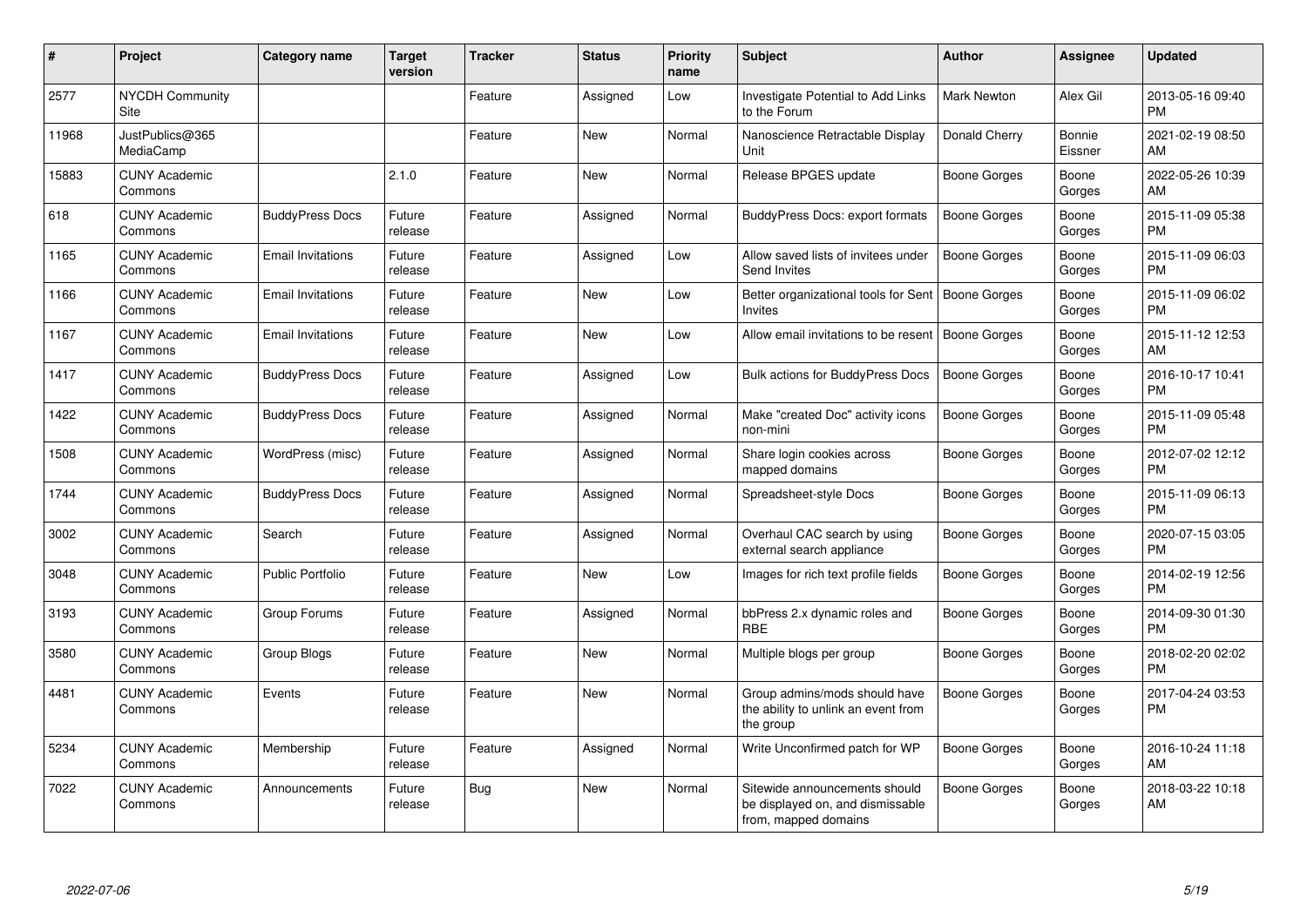| #     | Project                         | <b>Category name</b>                  | <b>Target</b><br>version | <b>Tracker</b> | <b>Status</b>        | <b>Priority</b><br>name | <b>Subject</b>                                                                             | <b>Author</b>       | Assignee        | <b>Updated</b>                |
|-------|---------------------------------|---------------------------------------|--------------------------|----------------|----------------------|-------------------------|--------------------------------------------------------------------------------------------|---------------------|-----------------|-------------------------------|
| 7663  | <b>CUNY Academic</b><br>Commons | Social Paper                          | Future<br>release        | Bug            | <b>New</b>           | Normal                  | Social Paper notifications not<br>formatted correctly on secondary<br>sites                | Boone Gorges        | Boone<br>Gorges | 2018-04-16 03:52<br><b>PM</b> |
| 9926  | <b>CUNY Academic</b><br>Commons | <b>WordPress Plugins</b>              | Future<br>release        | Bug            | New                  | Normal                  | twitter-mentions-as-comments<br>cron jobs can run long                                     | Boone Gorges        | Boone<br>Gorges | 2018-10-24 12:34<br><b>PM</b> |
| 11945 | <b>CUNY Academic</b><br>Commons | Reckoning                             | Future<br>release        | Feature        | Reporter<br>Feedback | Normal                  | Add Comments bubble to<br>Reckoning views                                                  | Boone Gorges        | Boone<br>Gorges | 2019-11-12 05:14<br><b>PM</b> |
| 12042 | <b>CUNY Academic</b><br>Commons | <b>Email Notifications</b>            | Future<br>release        | Feature        | New                  | Normal                  | Improved error logging for BPGES<br>send queue                                             | Boone Gorges        | Boone<br>Gorges | 2021-11-19 12:25<br><b>PM</b> |
| 12091 | <b>CUNY Academic</b><br>Commons | <b>Group Files</b>                    | Future<br>release        | Feature        | New                  | Normal                  | Improved pre-upload file validation<br>for bp-group-documents                              | Boone Gorges        | Boone<br>Gorges | 2019-11-14 01:21<br><b>PM</b> |
| 13466 | <b>CUNY Academic</b><br>Commons | Cavalcade                             | Future<br>release        | Feature        | <b>New</b>           | Normal                  | Automated cleanup for duplicate<br>Cavalcade tasks                                         | Boone Gorges        | Boone<br>Gorges | 2020-10-13 05:24<br><b>PM</b> |
| 13835 | <b>CUNY Academic</b><br>Commons | WordPress (misc)                      | Future<br>release        | Feature        | <b>New</b>           | Normal                  | Allow OneSearch widget to have<br>'CUNY' as campus                                         | Boone Gorges        | Boone<br>Gorges | 2021-11-19 12:39<br><b>PM</b> |
| 14184 | <b>CUNY Academic</b><br>Commons | <b>Public Portfolio</b>               | Future<br>release        | Feature        | New                  | Normal                  | Centralized mechanism for storing<br>Campus affiliations                                   | Boone Gorges        | Boone<br>Gorges | 2022-01-04 11:35<br>AM        |
| 14309 | <b>CUNY Academic</b><br>Commons | Group Library                         | Future<br>release        | Feature        | <b>New</b>           | Normal                  | Better handling of<br>bp group document file download<br>attempts when file is not present | <b>Boone Gorges</b> | Boone<br>Gorges | 2021-11-19 12:28<br>PM        |
| 14987 | <b>CUNY Academic</b><br>Commons | <b>WordPress Plugins</b>              | Future<br>release        | Bug            | <b>New</b>           | Normal                  | Elementor update causes<br>database freeze-up                                              | Boone Gorges        | Boone<br>Gorges | 2021-11-29 12:02<br><b>PM</b> |
| 16092 | <b>CUNY Academic</b><br>Commons |                                       | Future<br>release        | Feature        | Hold                 | Normal                  | Don't show main site in Site<br>search results                                             | Boone Gorges        | Boone<br>Gorges | 2022-05-17 03:12<br><b>PM</b> |
| 3230  | <b>CUNY Academic</b><br>Commons | <b>Internal Tools and</b><br>Workflow | Not tracked              | Feature        | Assigned             | High                    | Scripts for quicker<br>provisioning/updating of<br>development environments                | Boone Gorges        | Boone<br>Gorges | 2016-01-26 04:54<br>PM        |
| 10794 | <b>CUNY Academic</b><br>Commons | Performance                           | Not tracked              | <b>Bug</b>     | New                  | Normal                  | Memcached connection<br>occasionally breaks                                                | Boone Gorges        | Boone<br>Gorges | 2018-12-06 03:30<br><b>PM</b> |
| 12911 | <b>CUNY Academic</b><br>Commons |                                       | Not tracked              | Feature        | New                  | Normal                  | Block access to xmlrpc.php based<br>on User-Agent                                          | <b>Boone Gorges</b> | Boone<br>Gorges | 2020-06-09 05:12<br><b>PM</b> |
| 1460  | <b>CUNY Academic</b><br>Commons | Analytics                             | Future<br>release        | Feature        | Assigned             | Normal                  | Update System Report                                                                       | <b>Brian Foote</b>  | Boone<br>Gorges | 2015-11-09 06:13<br><b>PM</b> |
| 13370 | <b>CUNY Academic</b><br>Commons | Group Library                         | Future<br>release        | Feature        | <b>New</b>           | Normal                  | Library bulk deletion and folder<br>editing                                                | Colin McDonald      | Boone<br>Gorges | 2020-10-13 10:41<br>AM        |
| 15210 | <b>CUNY Academic</b><br>Commons | Analytics                             | Not tracked              | Design/UX      | <b>New</b>           | Normal                  | Google Analytics improvements                                                              | Colin McDonald      | Boone<br>Gorges | 2022-05-24 10:47<br>AM        |
| 3615  | <b>CUNY Academic</b><br>Commons | Redmine                               | Not tracked              | Feature        | <b>New</b>           | Low                     | Create Redmine issues via email                                                            | Dominic Giglio      | Boone<br>Gorges | 2017-11-16 11:36<br>AM        |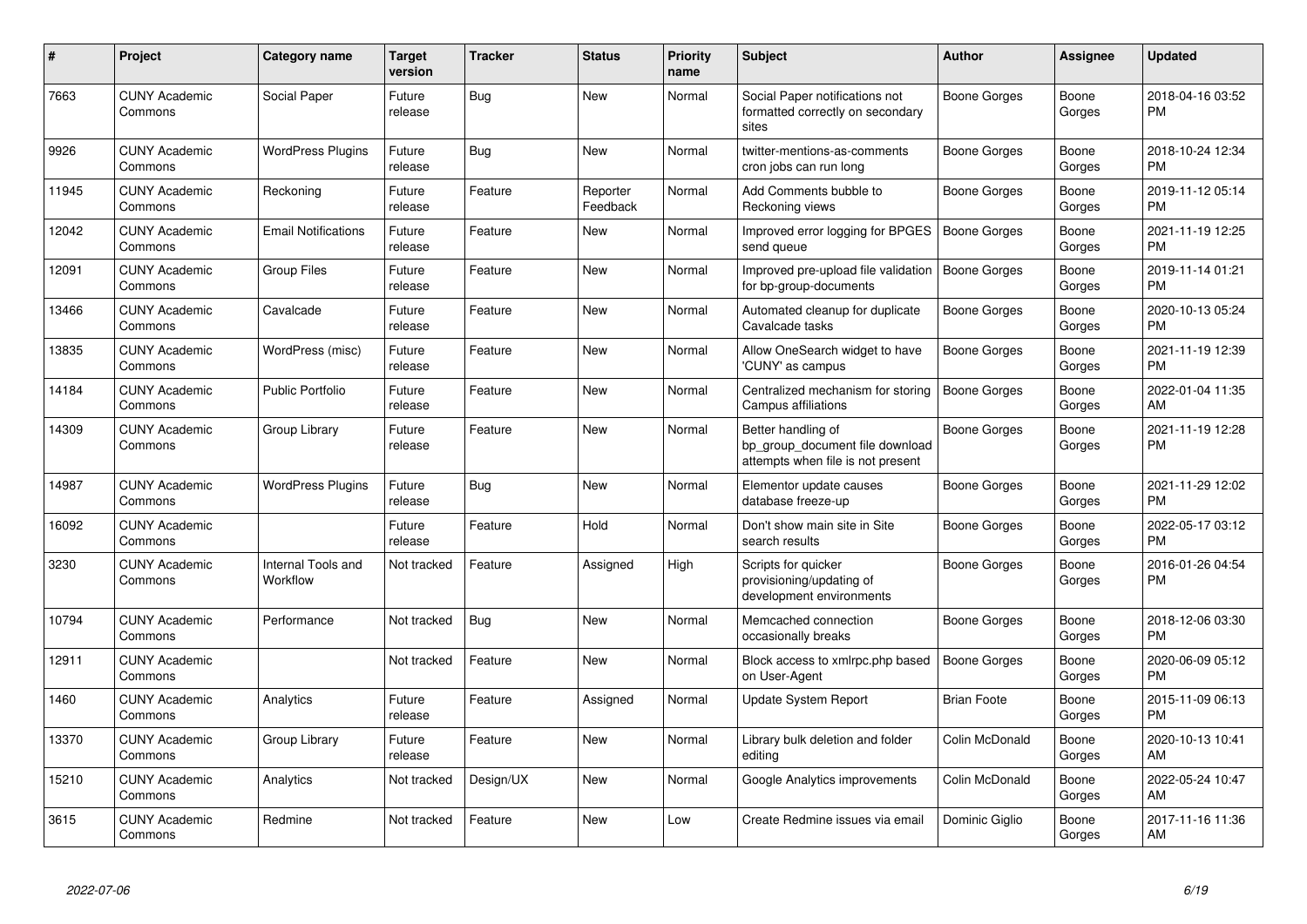| $\#$  | Project                         | <b>Category name</b>      | <b>Target</b><br>version | <b>Tracker</b> | <b>Status</b>        | <b>Priority</b><br>name | <b>Subject</b>                                                                             | Author           | <b>Assignee</b> | <b>Updated</b>                |
|-------|---------------------------------|---------------------------|--------------------------|----------------|----------------------|-------------------------|--------------------------------------------------------------------------------------------|------------------|-----------------|-------------------------------|
| 12121 | <b>CUNY Academic</b><br>Commons | <b>WordPress Plugins</b>  | 2.0.3                    | Feature        | Reporter<br>Feedback | Normal                  | Embedding H5P Iframes on<br><b>Commons Site</b>                                            | Laurie Hurson    | Boone<br>Gorges | 2022-06-29 11:32<br>AM        |
| 16199 | <b>CUNY Academic</b><br>Commons | <b>Directories</b>        | 2.0.3                    | Bug            | New                  | Normal                  | Removed "Semester" Filter from<br><b>Courses Directory</b>                                 | Laurie Hurson    | Boone<br>Gorges | 2022-06-29 11:32<br>AM        |
| 9289  | <b>CUNY Academic</b><br>Commons | <b>WordPress Plugins</b>  | Future<br>release        | <b>Bug</b>     | Reporter<br>Feedback | Normal                  | Email Users Plugin                                                                         | Laurie Hurson    | Boone<br>Gorges | 2018-10-24 12:34<br><b>PM</b> |
| 12438 | <b>CUNY Academic</b><br>Commons | Courses                   | Not tracked              | Bug            | New                  | Normal                  | Site appearing twice                                                                       | Laurie Hurson    | Boone<br>Gorges | 2020-02-18 01:34<br><b>PM</b> |
| 14504 | <b>CUNY Academic</b><br>Commons |                           | Not tracked              | Publicity      | Reporter<br>Feedback | Normal                  | Adding showcases to home page<br>menu                                                      | Laurie Hurson    | Boone<br>Gorges | 2022-01-19 03:26<br><b>PM</b> |
| 2325  | <b>CUNY Academic</b><br>Commons | BuddyPress (misc)         | Future<br>release        | Feature        | Assigned             | Low                     | Profile should have separate fields<br>for first/last names                                | local admin      | Boone<br>Gorges | 2015-11-09 06:09<br><b>PM</b> |
| 2610  | <b>CUNY Academic</b><br>Commons | Group Invitations         | Future<br>release        | Feature        | Assigned             | Low                     | Request: Custom invitation<br>message to group invites                                     | local admin      | Boone<br>Gorges | 2015-11-09 06:13<br><b>PM</b> |
| 6389  | <b>CUNY Academic</b><br>Commons | <b>BuddyPress Docs</b>    | Future<br>release        | Feature        | <b>New</b>           | Low                     | Make Discussion Area Visible<br>When Editing a Doc                                         | Luke Waltzer     | Boone<br>Gorges | 2016-10-21 04:16<br><b>PM</b> |
| 7981  | <b>CUNY Academic</b><br>Commons | Social Paper              | Future<br>release        | <b>Bug</b>     | New                  | Normal                  | Social Paper comments should<br>not go to spam                                             | Luke Waltzer     | Boone<br>Gorges | 2018-04-16 03:52<br><b>PM</b> |
| 8835  | <b>CUNY Academic</b><br>Commons | <b>Blogs (BuddyPress)</b> | Future<br>release        | Feature        | New                  | Normal                  | Extend cuny.is shortlinks to sites                                                         | Luke Waltzer     | Boone<br>Gorges | 2022-04-26 11:59<br>AM        |
| 9211  | <b>CUNY Academic</b><br>Commons | <b>WordPress Plugins</b>  | Future<br>release        | Support        | Reporter<br>Feedback | Normal                  | Auto-Role Setting in Forum Plugin<br><b>Causing Some Confusion</b>                         | Luke Waltzer     | Boone<br>Gorges | 2018-03-13 11:44<br>AM        |
| 9895  | <b>CUNY Academic</b><br>Commons | Onboarding                | Future<br>release        | Feature        | Assigned             | Normal                  | Add "Accept Invitation"<br>link/button/function to Group<br>and/or Site invitation emails? | Luke Waltzer     | Boone<br>Gorges | 2018-06-07 12:42<br><b>PM</b> |
| 5052  | <b>CUNY Academic</b><br>Commons | Social Paper              | Future<br>release        | Feature        | <b>New</b>           | Low                     | Sentence by sentence or line by<br>line comments (SP suggestion #3)                        | Marilyn Weber    | Boone<br>Gorges | 2016-02-11 10:24<br><b>PM</b> |
| 9207  | <b>CUNY Academic</b><br>Commons |                           | Future<br>release        | Support        | Reporter<br>Feedback | Normal                  | display dashboards made in<br>Tableau?                                                     | Marilyn Weber    | Boone<br>Gorges | 2018-04-10 10:42<br>AM        |
| 10678 | <b>CUNY Academic</b><br>Commons |                           | Not tracked              | Bug            | Reporter<br>Feedback | High                    | Newsletter Plugin Not Sending<br>Out Newsletters                                           | Mark Webb        | Boone<br>Gorges | 2019-09-16 09:38<br><b>PM</b> |
| 3419  | <b>CUNY Academic</b><br>Commons | Group Invitations         | 1.6.14                   | <b>Bug</b>     | Testing<br>Required  | Normal                  | Neatening the display of<br>messages on group requests                                     | <b>Matt Gold</b> | Boone<br>Gorges | 2014-09-01 09:29<br><b>PM</b> |
| 16307 | <b>CUNY Academic</b><br>Commons |                           |                          | <b>Bug</b>     | New                  | Normal                  | Add brief messaging to<br>accept/decline group membership<br>requests                      | Matt Gold        | Boone<br>Gorges | 2022-06-27 06:13<br><b>PM</b> |
| 2618  | <b>NYCDH Community</b><br>Site  |                           |                          | <b>Bug</b>     | Assigned             | Low                     | Mark blogs as spam when created   Matt Gold<br>by users marked as spam                     |                  | Boone<br>Gorges | 2013-06-09 11:38<br><b>PM</b> |
| 287   | <b>CUNY Academic</b><br>Commons | WordPress (misc)          | Future<br>release        | Feature        | Assigned             | Normal                  | Create troubleshooting tool for<br>account sign-up                                         | Matt Gold        | Boone<br>Gorges | 2015-11-09 06:17<br>PM        |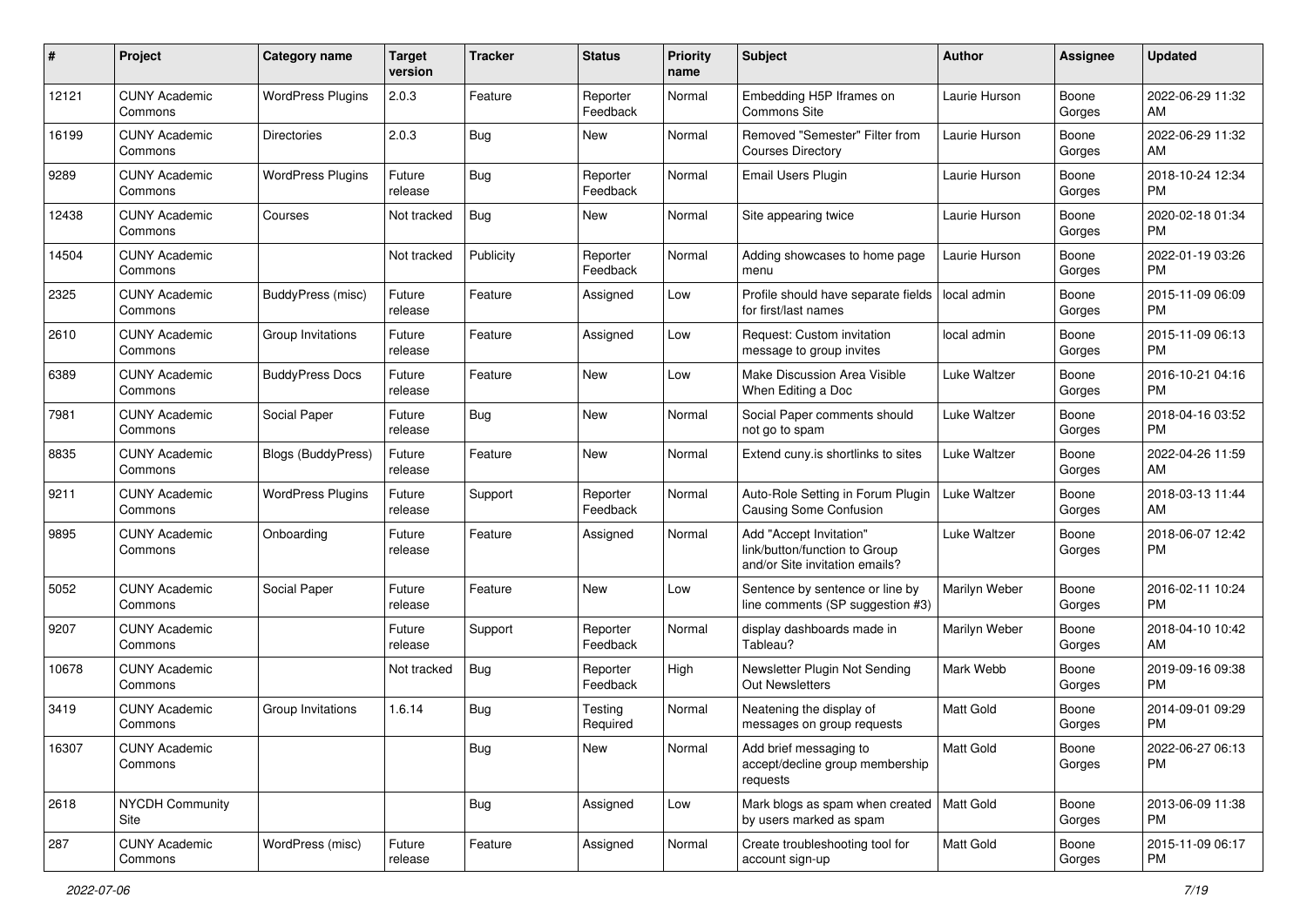| #    | Project                         | <b>Category name</b>     | <b>Target</b><br>version | <b>Tracker</b> | <b>Status</b> | <b>Priority</b><br>name | <b>Subject</b>                                                        | Author           | Assignee        | <b>Updated</b>                |
|------|---------------------------------|--------------------------|--------------------------|----------------|---------------|-------------------------|-----------------------------------------------------------------------|------------------|-----------------|-------------------------------|
| 377  | <b>CUNY Academic</b><br>Commons | BuddyPress (misc)        | Future<br>release        | Feature        | Assigned      | Normal                  | Like buttons                                                          | <b>Matt Gold</b> | Boone<br>Gorges | 2010-11-16 05:13<br>PM        |
| 435  | <b>CUNY Academic</b><br>Commons | <b>BuddyPress</b> (misc) | Future<br>release        | Feature        | Assigned      | Normal                  | Include Avatar Images in Forum<br><b>Post Notification Emails</b>     | <b>Matt Gold</b> | Boone<br>Gorges | 2010-12-08 12:40<br><b>PM</b> |
| 500  | CUNY Academic<br>Commons        | <b>BuddyPress</b> (misc) | Future<br>release        | Feature        | Assigned      | Normal                  | Export Group Data                                                     | <b>Matt Gold</b> | Boone<br>Gorges | 2010-12-19 12:09<br>PM        |
| 554  | <b>CUNY Academic</b><br>Commons | BuddyPress (misc)        | Future<br>release        | Feature        | Assigned      | Normal                  | Add Trackback notifications to<br>site-wide activity feed             | <b>Matt Gold</b> | Boone<br>Gorges | 2015-11-09 06:19<br><b>PM</b> |
| 599  | <b>CUNY Academic</b><br>Commons | BuddyPress (misc)        | Future<br>release        | Feature        | Assigned      | Normal                  | Consider adding rating plugins for<br><b>BuddyPress/BBPress</b>       | <b>Matt Gold</b> | Boone<br>Gorges | 2011-08-22 06:50<br><b>PM</b> |
| 635  | <b>CUNY Academic</b><br>Commons | BuddyPress (misc)        | Future<br>release        | Feature        | Assigned      | Normal                  | Big Blue Button -<br>Videoconferencing in Groups and<br><b>Blogs</b>  | Matt Gold        | Boone<br>Gorges | 2011-03-14 03:24<br><b>PM</b> |
| 658  | <b>CUNY Academic</b><br>Commons | <b>WordPress Plugins</b> | Future<br>release        | Feature        | Assigned      | Normal                  | Rebulid Sitewide Tag Suggestion                                       | <b>Matt Gold</b> | Boone<br>Gorges | 2015-01-05 08:47<br><b>PM</b> |
| 1562 | <b>CUNY Academic</b><br>Commons | <b>WordPress Plugins</b> | Future<br>release        | Feature        | Assigned      | Low                     | Play with NYT Collaborative<br><b>Authoring Tool</b>                  | <b>Matt Gold</b> | Boone<br>Gorges | 2015-01-05 08:47<br><b>PM</b> |
| 2013 | <b>CUNY Academic</b><br>Commons | <b>Public Portfolio</b>  | Future<br>release        | Feature        | Assigned      | Low                     | Have Profile Privacy Options show<br>up only for filled-in fields     | Matt Gold        | Boone<br>Gorges | 2015-11-09 06:09<br><b>PM</b> |
| 2223 | <b>CUNY Academic</b><br>Commons | <b>WordPress Plugins</b> | Future<br>release        | Feature        | Assigned      | Low                     | Add Participad to the CUNY<br><b>Academic Commons</b>                 | <b>Matt Gold</b> | Boone<br>Gorges | 2014-09-17 10:03<br><b>PM</b> |
| 2523 | CUNY Academic<br>Commons        | <b>BuddyPress Docs</b>   | Future<br>release        | Feature        | Assigned      | Normal                  | Allow Users to Upload Images to<br><b>BP</b> Docs                     | Matt Gold        | Boone<br>Gorges | 2015-11-09 06:14<br><b>PM</b> |
| 3042 | <b>CUNY Academic</b><br>Commons | <b>Public Portfolio</b>  | Future<br>release        | Feature        | Assigned      | Normal                  | Browsing member interests                                             | Matt Gold        | Boone<br>Gorges | 2015-03-21 09:04<br><b>PM</b> |
| 3080 | <b>CUNY Academic</b><br>Commons | <b>Group Files</b>       | Future<br>release        | Feature        | Assigned      | Low                     | Create a system to keep track of<br>file changes                      | <b>Matt Gold</b> | Boone<br>Gorges | 2014-02-26 10:04<br><b>PM</b> |
| 3220 | <b>CUNY Academic</b><br>Commons | <b>Public Portfolio</b>  | Future<br>release        | Feature        | Assigned      | Normal                  | Add indent/outdent option to<br>Formatting Buttons on Profile<br>Page | Matt Gold        | Boone<br>Gorges | 2014-05-21 10:39<br><b>PM</b> |
| 3308 | <b>CUNY Academic</b><br>Commons | <b>Group Invitations</b> | Future<br>release        | Feature        | Assigned      | Normal                  | Allow members to rescind group<br>invitations                         | <b>Matt Gold</b> | Boone<br>Gorges | 2015-04-01 08:53<br><b>PM</b> |
| 3759 | CUNY Academic<br>Commons        | WordPress (misc)         | Future<br>release        | Feature        | Assigned      | Normal                  | Review Interface for Adding Users<br>to Blogs                         | Matt Gold        | Boone<br>Gorges | 2015-03-24 05:52<br>PM        |
| 3768 | <b>CUNY Academic</b><br>Commons | <b>Public Portfolio</b>  | Future<br>release        | Feature        | Assigned      | Normal                  | Institutions/Past positions on<br>public portfolios                   | Matt Gold        | Boone<br>Gorges | 2018-04-23 10:44<br>AM        |
| 4053 | <b>CUNY Academic</b><br>Commons | Events                   | Future<br>release        | Feature        | Assigned      | Normal                  | Create new tab for past events                                        | <b>Matt Gold</b> | Boone<br>Gorges | 2015-05-12 02:10<br><b>PM</b> |
| 4238 | <b>CUNY Academic</b><br>Commons | Events                   | Future<br>release        | Feature        | Assigned      | Normal                  | Copy Events to Other Groups?                                          | Matt Gold        | Boone<br>Gorges | 2015-07-02 10:08<br>AM        |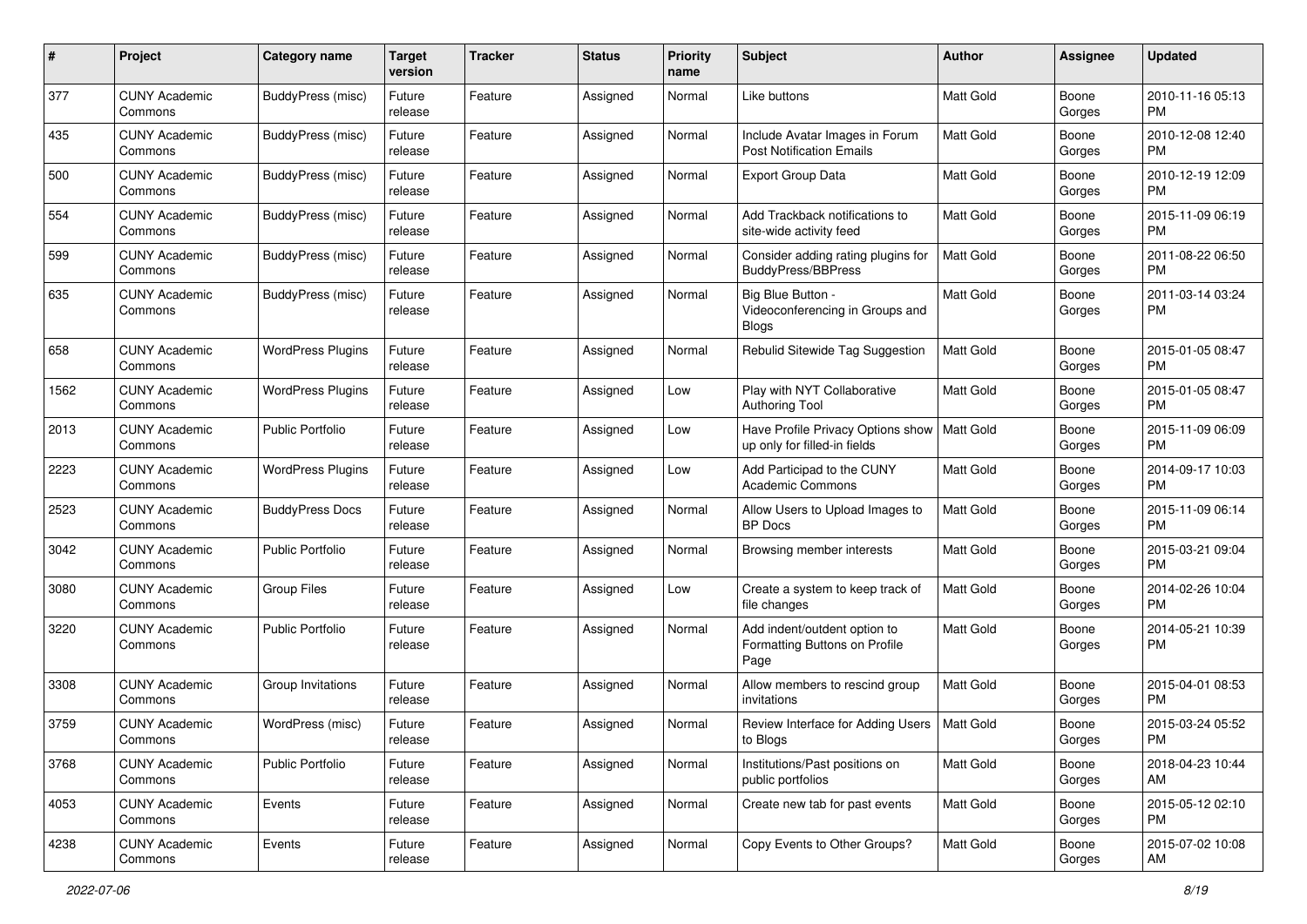| #     | Project                         | <b>Category name</b>       | Target<br>version | <b>Tracker</b> | <b>Status</b>        | Priority<br>name | <b>Subject</b>                                                                 | <b>Author</b>    | <b>Assignee</b> | <b>Updated</b>                |
|-------|---------------------------------|----------------------------|-------------------|----------------|----------------------|------------------|--------------------------------------------------------------------------------|------------------|-----------------|-------------------------------|
| 4903  | <b>CUNY Academic</b><br>Commons | Events                     | Future<br>release | Design/UX      | Assigned             | Normal           | Improving visual appearance of<br>event calendars                              | <b>Matt Gold</b> | Boone<br>Gorges | 2016-10-13 11:51<br>AM        |
| 4980  | <b>CUNY Academic</b><br>Commons | Home Page                  | Future<br>release | Feature        | Assigned             | Normal           | CAC Featured Content -- Adding<br>Randomization                                | <b>Matt Gold</b> | Boone<br>Gorges | 2016-12-12 03:01<br><b>PM</b> |
| 5696  | <b>CUNY Academic</b><br>Commons | Events                     | Future<br>release | Feature        | Assigned             | Normal           | Events Calendar - display options<br>calendar aggregation                      | <b>Matt Gold</b> | Boone<br>Gorges | 2016-10-13 11:44<br>AM        |
| 6014  | <b>CUNY Academic</b><br>Commons | Publicity                  | Future<br>release | Publicity      | Reporter<br>Feedback | Normal           | Google search listing                                                          | Matt Gold        | Boone<br>Gorges | 2016-09-21 03:48<br><b>PM</b> |
| 8756  | <b>CUNY Academic</b><br>Commons | <b>Group Blogs</b>         | Future<br>release | Feature        | Hold                 | Normal           | Connect multiple blogs to one<br>group?                                        | Matt Gold        | Boone<br>Gorges | 2017-09-30 10:42<br>AM        |
| 8836  | <b>CUNY Academic</b><br>Commons | Blogs (BuddyPress)         | Future<br>release | Feature        | Assigned             | Normal           | Redesign site launch process                                                   | <b>Matt Gold</b> | Boone<br>Gorges | 2019-10-03 02:49<br><b>PM</b> |
| 8900  | <b>CUNY Academic</b><br>Commons | Accessibility              | Future<br>release | Feature        | Assigned             | Normal           | Look into tools to enforce<br>accessibility in WP environment                  | Matt Gold        | Boone<br>Gorges | 2022-04-26 11:59<br>AM        |
| 8901  | <b>CUNY Academic</b><br>Commons | Accessibility              | Future<br>release | Feature        | Assigned             | Normal           | Theme analysis for accessibility                                               | Matt Gold        | Boone<br>Gorges | 2022-04-26 11:59<br>AM        |
| 9947  | <b>CUNY Academic</b><br>Commons | <b>WordPress Plugins</b>   | Future<br>release | Feature        | Reporter<br>Feedback | Normal           | Install H5P quiz plugin                                                        | <b>Matt Gold</b> | Boone<br>Gorges | 2018-09-11 11:01<br>AM        |
| 15604 | <b>CUNY Academic</b><br>Commons | <b>Email Notifications</b> | Future<br>release | Feature        | Assigned             | Normal           | Restructure Commons Group<br>Digest Email Messages                             | Matt Gold        | Boone<br>Gorges | 2022-05-26 10:45<br>AM        |
| 9941  | <b>CUNY Academic</b><br>Commons | Wiki                       | Not tracked       | Support        | Assigned             | Normal           | Wiki functionality                                                             | <b>Matt Gold</b> | Boone<br>Gorges | 2018-06-26 10:57<br>AM        |
| 9979  | <b>CUNY Academic</b><br>Commons | <b>Email Notifications</b> | Not tracked       | Bug            | Reporter<br>Feedback | Normal           | Reports of slow email activation<br>emails                                     | Matt Gold        | Boone<br>Gorges | 2018-08-29 09:40<br><b>PM</b> |
| 10040 | <b>CUNY Academic</b><br>Commons | WordPress (misc)           | Not tracked       | <b>Bug</b>     | Reporter<br>Feedback | Normal           | User doesn't see full list of themes                                           | <b>Matt Gold</b> | Boone<br>Gorges | 2018-07-25 10:12<br>AM        |
| 13949 | <b>CUNY Academic</b><br>Commons |                            | Not tracked       | Bug            | <b>New</b>           | Normal           | Continued debugging of runaway<br>MySQL connections                            | Matt Gold        | Boone<br>Gorges | 2021-09-14 10:42<br>AM        |
| 2753  | <b>CUNY Academic</b><br>Commons | <b>Public Portfolio</b>    | Future<br>release | Feature        | New                  | Normal           | Create actual actual tagification in<br>academic interests and other<br>fields | Micki Kaufman    | Boone<br>Gorges | 2015-01-05 08:52<br>PM        |
| 3475  | <b>CUNY Academic</b><br>Commons | Events                     | Future<br>release | Feature        | Assigned             | Normal           | Request to add plugin to<br>streamline room<br>booking/appointment booking     | Naomi Barrettara | Boone<br>Gorges | 2014-12-01 05:14<br><b>PM</b> |
| 11449 | <b>CUNY Academic</b><br>Commons | WordPress - Media          | Not tracked       | Support        | Reporter<br>Feedback | Normal           | Cloning Media Library for JITP<br>from Staging to Production Site              | Patrick DeDauw   | Boone<br>Gorges | 2019-05-13 12:00<br><b>PM</b> |
| 14483 | <b>CUNY Academic</b><br>Commons | WordPress - Media          | Not tracked       | Bug            | Reporter<br>Feedback | Normal           | <b>Wordpress PDF Embed Stopped</b><br>Working after JITP Media Clone           | Patrick DeDauw   | Boone<br>Gorges | 2021-05-20 01:51<br>PM        |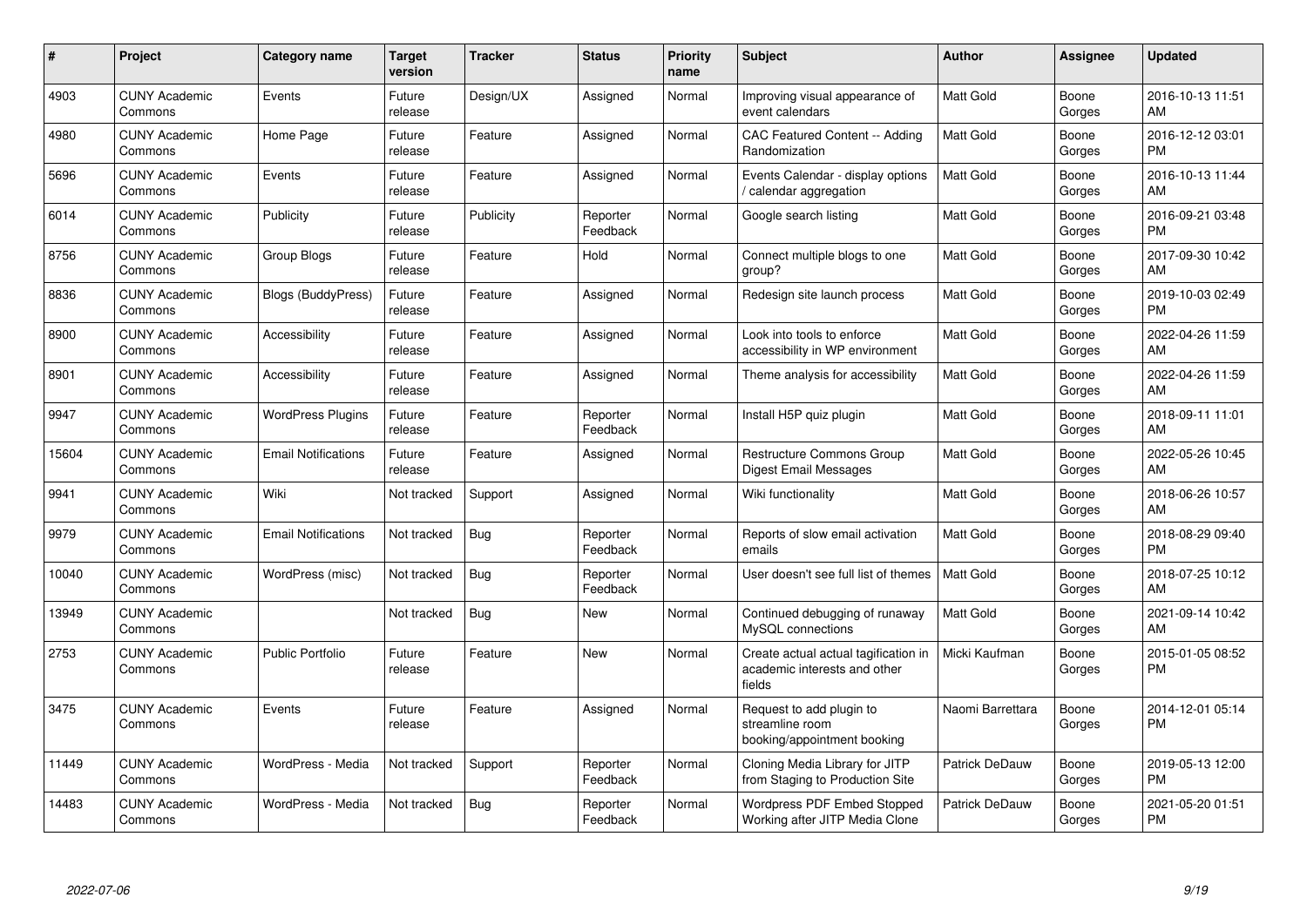| #     | Project                         | <b>Category name</b>     | <b>Target</b><br>version | <b>Tracker</b> | <b>Status</b>        | <b>Priority</b><br>name | <b>Subject</b>                                                                                  | Author                  | <b>Assignee</b> | <b>Updated</b>                |
|-------|---------------------------------|--------------------------|--------------------------|----------------|----------------------|-------------------------|-------------------------------------------------------------------------------------------------|-------------------------|-----------------|-------------------------------|
| 8675  | <b>CUNY Academic</b><br>Commons | User Onboarding          | Future<br>release        | <b>Bug</b>     | Reporter<br>Feedback | Low                     | Add new User search screen calls<br>for the input of email address but<br>doesn't work with one | Paul Hebert             | Boone<br>Gorges | 2017-10-11 11:17<br>AM        |
| 5182  | <b>CUNY Academic</b><br>Commons | Social Paper             | Future<br>release        | Design/UX      | New                  | Normal                  | "Publishing" a private paper on<br>social paper?                                                | Raffi<br>Khatchadourian | Boone<br>Gorges | 2016-10-13 04:12<br>PM        |
| 15242 | <b>CUNY Academic</b><br>Commons | Performance              | Not tracked              | Bug            | Reporter<br>Feedback | Normal                  | Slugist site                                                                                    | Raffi<br>Khatchadourian | Boone<br>Gorges | 2022-02-07 11:14<br>AM        |
| 14908 | <b>CUNY Academic</b><br>Commons | Performance              |                          | <b>Bug</b>     | New                  | Normal                  | Stale object cache on cdev                                                                      | Raymond Hoh             | Boone<br>Gorges | 2021-12-07 09:45<br>AM        |
| 58    | <b>CUNY Academic</b><br>Commons | BuddyPress (misc)        | Future<br>release        | Feature        | Assigned             | Low                     | Make member search sortable by<br>last name                                                     | Roberta Brody           | Boone<br>Gorges | 2010-08-26 02:38<br><b>PM</b> |
| 4592  | <b>CUNY Academic</b><br>Commons | Events                   | Future<br>release        | Design/UX      | New                  | Normal                  | Event Creation - Venue Dropdown<br>Slow                                                         | Samantha Raddatz        | Boone<br>Gorges | 2015-09-14 04:56<br><b>PM</b> |
| 585   | <b>CUNY Academic</b><br>Commons | Group Forums             | Future<br>release        | Feature        | Assigned             | Normal                  | Merge Forum Topics                                                                              | Sarah Morgano           | Boone<br>Gorges | 2011-07-06 04:11<br><b>PM</b> |
| 1888  | <b>CUNY Academic</b><br>Commons | Home Page                | Future<br>release        | Feature        | Assigned             | Normal                  | Refactor BP MPO Activity Filter to<br>support proper pagination                                 | Sarah Morgano           | Boone<br>Gorges | 2014-05-01 07:11<br><b>PM</b> |
| 11496 | <b>CUNY Academic</b><br>Commons | <b>Public Portfolio</b>  | 1.15.2                   | Support        | New                  | Normal                  | Replace Twitter Icon on Member<br>Portfolio page                                                | scott voth              | Boone<br>Gorges | 2019-06-06 01:03<br>PM        |
| 15767 | <b>CUNY Academic</b><br>Commons | WordPress (misc)         |                          | Support        | New                  | Normal                  | Site loading slowly                                                                             | scott voth              | Boone<br>Gorges | 2022-04-04 08:56<br><b>PM</b> |
| 519   | <b>CUNY Academic</b><br>Commons | <b>BuddyPress Docs</b>   | Future<br>release        | Feature        | Assigned             | Low                     | TOC for individual docs - for new<br>BP "wiki-like" plugin                                      | scott voth              | Boone<br>Gorges | 2015-11-09 05:54<br><b>PM</b> |
| 10226 | <b>CUNY Academic</b><br>Commons | Courses                  | Future<br>release        | Feature        | New                  | Normal                  | Add "My Courses" to drop down<br>list                                                           | scott voth              | Boone<br>Gorges | 2021-11-19 12:42<br><b>PM</b> |
| 11531 | <b>CUNY Academic</b><br>Commons | Events                   | Future<br>release        | Feature        | New                  | Normal                  | Main Events calendar should<br>include non-public events that<br>user has access to             | scott voth              | Boone<br>Gorges | 2019-06-11 10:00<br>AM        |
| 14113 | <b>CUNY Academic</b><br>Commons | WordPress (misc)         | Future<br>release        | Bug            | Hold                 | Normal                  | Block Editor Not Working on this<br>page - Json error                                           | scott voth              | Boone<br>Gorges | 2021-03-05 11:01<br>AM        |
| 9515  | <b>CUNY Academic</b><br>Commons | <b>WordPress Plugins</b> | Not tracked              | Bug            | Reporter<br>Feedback | Normal                  | Text to Speech plugin - "More<br>Slowly" checkbox not working                                   | scott voth              | Boone<br>Gorges | 2018-06-13 02:26<br><b>PM</b> |
| 11386 | <b>CUNY Academic</b><br>Commons | WordPress - Media        | Not tracked              | Support        | Reporter<br>Feedback | Normal                  | disappearing images                                                                             | scott voth              | Boone<br>Gorges | 2019-05-14 10:32<br>AM        |
| 10368 | <b>CUNY Academic</b><br>Commons |                          | Future<br>release        | Feature        | Assigned             | Normal                  | Use ORCID data to populate<br>academic profile page                                             | Stephen Francoeur       | Boone<br>Gorges | 2018-09-25 01:53<br><b>PM</b> |
| 2832  | <b>CUNY Academic</b><br>Commons | Public Portfolio         | Future<br>release        | Feature        | Assigned             | Normal                  | Improve interface for (not)<br>auto-linking profile fields                                      | Boone Gorges            | Chris Stein     | 2015-01-05 08:52<br><b>PM</b> |
| 3330  | <b>CUNY Academic</b><br>Commons | My Commons               | Future<br>release        | Feature        | Assigned             | Normal                  | "Commons Information" tool                                                                      | Boone Gorges            | Chris Stein     | 2014-09-22 08:46<br>PM        |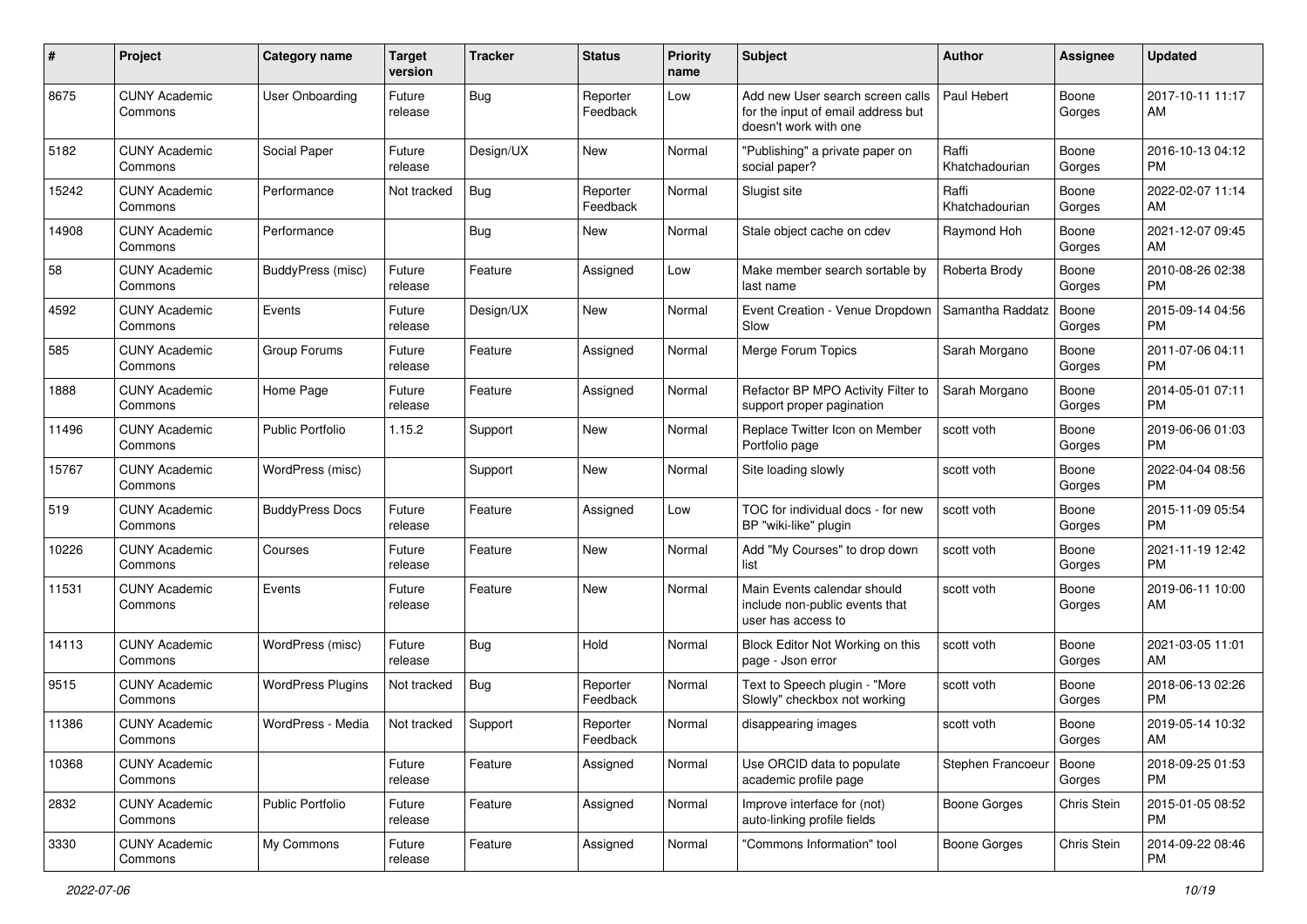| #     | Project                         | Category name            | <b>Target</b><br>version | <b>Tracker</b> | <b>Status</b>        | <b>Priority</b><br>name | <b>Subject</b>                                                      | <b>Author</b>    | Assignee           | <b>Updated</b>                |
|-------|---------------------------------|--------------------------|--------------------------|----------------|----------------------|-------------------------|---------------------------------------------------------------------|------------------|--------------------|-------------------------------|
| 860   | <b>CUNY Academic</b><br>Commons | Design                   | Future<br>release        | Design/UX      | Assigned             | Normal                  | <b>Standardize Button Treatment</b><br>Across the Commons           | Chris Stein      | Chris Stein        | 2014-05-01 09:45<br>AM        |
| 2881  | <b>CUNY Academic</b><br>Commons | <b>Public Portfolio</b>  | Future<br>release        | Feature        | Assigned             | Normal                  | Redesign the UX for Profiles                                        | Chris Stein      | <b>Chris Stein</b> | 2016-10-13 12:45<br><b>PM</b> |
| 3059  | <b>CUNY Academic</b><br>Commons | Group Forums             | Future<br>release        | Design/UX      | <b>New</b>           | Normal                  | Forum Post Permissable Content<br><b>Explanatory Text</b>           | Chris Stein      | <b>Chris Stein</b> | 2015-04-02 11:27<br>AM        |
| 365   | <b>CUNY Academic</b><br>Commons | WordPress (misc)         | Future<br>release        | Feature        | Assigned             | Normal                  | <b>Create Mouseover Tooltips</b><br>throughout Site                 | <b>Matt Gold</b> | Chris Stein        | 2015-11-09 06:18<br><b>PM</b> |
| 1544  | <b>CUNY Academic</b><br>Commons | Groups (misc)            | Future<br>release        | Feature        | Reporter<br>Feedback | Normal                  | Group Filtering and Sorting                                         | <b>Matt Gold</b> | Chris Stein        | 2019-03-01 02:25<br><b>PM</b> |
| 3354  | <b>CUNY Academic</b><br>Commons | <b>Group Files</b>       | Future<br>release        | Feature        | Assigned             | Low                     | Allow Group Download of Multiple<br><b>Selected Files</b>           | <b>Matt Gold</b> | Chris Stein        | 2014-08-01 08:50<br>AM        |
| 3770  | <b>CUNY Academic</b><br>Commons | <b>Public Portfolio</b>  | Future<br>release        | Feature        | Assigned             | Normal                  | Improve Layout/Formatting of<br>Positions Area on Public Portfolios | <b>Matt Gold</b> | <b>Chris Stein</b> | 2015-04-01 09:17<br><b>PM</b> |
| 9028  | <b>CUNY Academic</b><br>Commons | Onboarding               | Future<br>release        | Feature        | Assigned             | Normal                  | suggest groups to new members<br>during the registration process    | <b>Matt Gold</b> | Chris Stein        | 2018-10-24 12:34<br><b>PM</b> |
| 2754  | <b>CUNY Academic</b><br>Commons | Design                   | Future<br>release        | Feature        | Assigned             | Normal                  | Determine strategy for CAC logo<br>handling in top header           | Micki Kaufman    | Chris Stein        | 2015-01-05 08:53<br><b>PM</b> |
| 5827  | <b>CUNY Academic</b><br>Commons | <b>Public Portfolio</b>  | Future<br>release        | Bug            | Assigned             | Normal                  | Academic Interests square bracket<br>links not working              | scott voth       | Chris Stein        | 2016-08-11 11:59<br><b>PM</b> |
| 10354 | <b>CUNY Academic</b><br>Commons | <b>Public Portfolio</b>  | Future<br>release        | Feature        | New                  | Normal                  | Opt out of Having a Profile Page                                    | scott voth       | Chris Stein        | 2020-05-12 10:43<br>AM        |
| 8078  | <b>CUNY Academic</b><br>Commons | <b>WordPress Plugins</b> | Future<br>release        | System Upgrade | Assigned             | Normal                  | <b>CommentPress Updates</b>                                         | Margaret Galvan  | Christian<br>Wach  | 2017-05-08 03:49<br><b>PM</b> |
| 13199 | <b>CUNY Academic</b><br>Commons | Group Forums             | Future<br>release        | Feature        | New                  | Normal                  | <b>Favoring Groups over bbPress</b><br>plugin                       | Colin McDonald   | Colin<br>McDonald  | 2021-11-19 12:28<br>PM        |
| 5268  | <b>CUNY Academic</b><br>Commons | Group Forums             | Future<br>release        | Bug            | Assigned             | Normal                  | Long-time to post to multiple<br>groups                             | Luke Waltzer     | Daniel Jones       | 2016-09-07 06:31<br><b>PM</b> |
| 4438  | <b>CUNY Academic</b><br>Commons | Events                   | Future<br>release        | Bug            | Assigned             | Normal                  | Events Calendar - Export<br><b>Recurring Events</b>                 | scott voth       | Daniel Jones       | 2016-05-23 04:25<br><b>PM</b> |
| 1983  | <b>CUNY Academic</b><br>Commons | Home Page                | Future<br>release        | Feature        | Assigned             | Low                     | Media Library integration with<br><b>Featured Content plugin</b>    | Boone Gorges     | Dominic<br>Giglio  | 2014-03-17 10:34<br>AM        |
| 412   | <b>CUNY Academic</b><br>Commons | <b>WordPress Themes</b>  | Future<br>release        | Feature        | Assigned             | Normal                  | <b>Featured Themes</b>                                              | <b>Matt Gold</b> | Dominic<br>Giglio  | 2015-01-05 08:44<br><b>PM</b> |
| 940   | <b>CUNY Academic</b><br>Commons | Redmine                  | Future<br>release        | Feature        | Assigned             | Low                     | Communication with users after<br>releases                          | <b>Matt Gold</b> | Dominic<br>Giglio  | 2012-09-09 04:36<br><b>PM</b> |
| 2167  | CUNY Academic<br>Commons        | WordPress (misc)         | Future<br>release        | Bug            | Assigned             | Normal                  | <b>CAC-Livestream Plugin Issues</b>                                 | Michael Smith    | Dominic<br>Giglio  | 2015-01-02 03:06<br><b>PM</b> |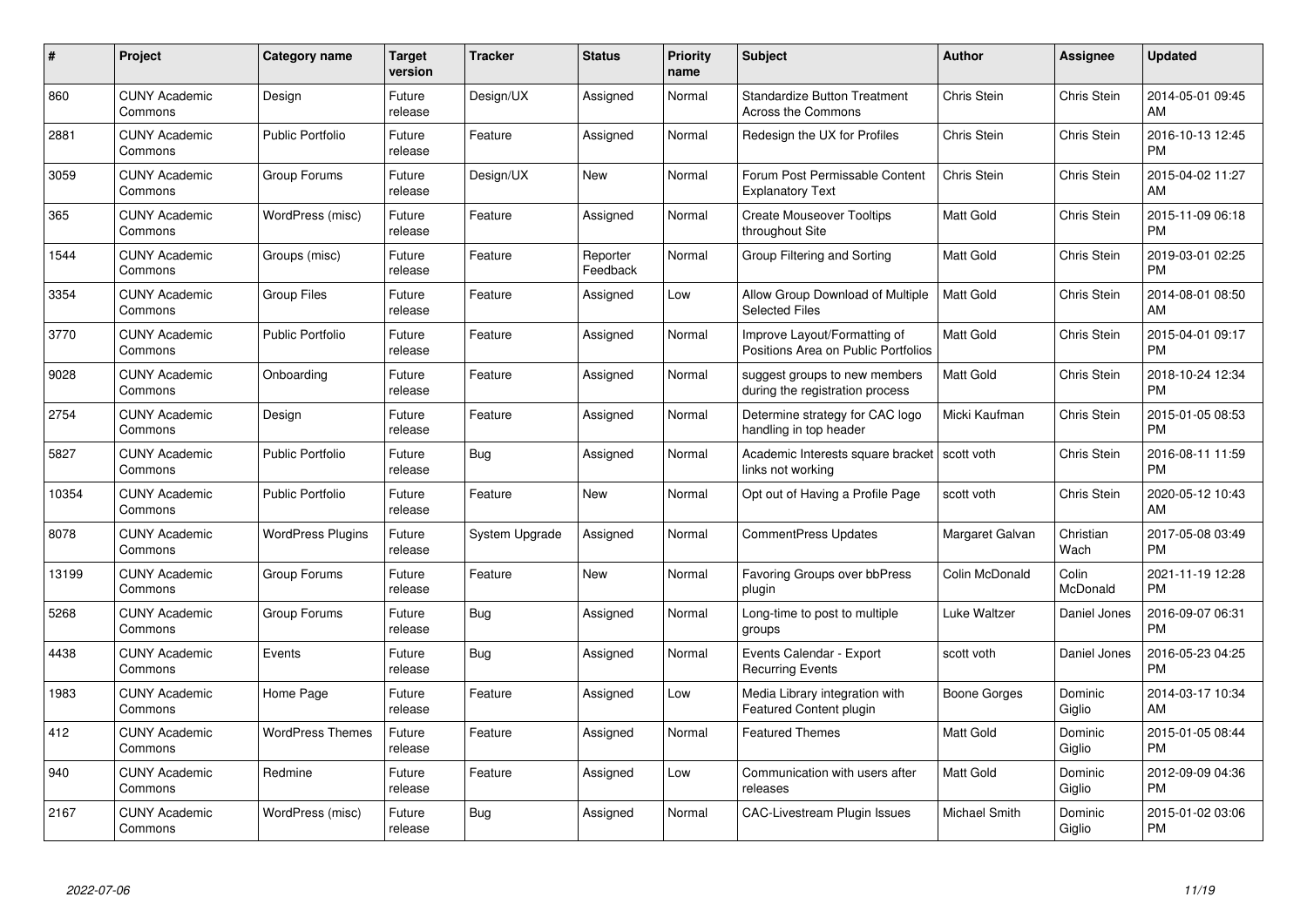| #     | Project                                                                 | <b>Category name</b>           | <b>Target</b><br>version | <b>Tracker</b> | <b>Status</b>        | Priority<br>name | <b>Subject</b>                                                               | <b>Author</b>       | <b>Assignee</b>     | <b>Updated</b>                |
|-------|-------------------------------------------------------------------------|--------------------------------|--------------------------|----------------|----------------------|------------------|------------------------------------------------------------------------------|---------------------|---------------------|-------------------------------|
| 12062 | AD/O365 Transition<br>from NonMatric to<br><b>Matriculated Students</b> |                                |                          | Feature        | In Progress          | Normal           | create solution and console<br>project                                       | Emilio Rodriguez    | Emilio<br>Rodriguez | 2019-11-12 03:56<br><b>PM</b> |
| 9835  | <b>CUNY Academic</b><br>Commons                                         | Group Forums                   | Future<br>release        | <b>Bug</b>     | Assigned             | Normal           | add a "like" function?                                                       | Marilyn Weber       | Erik Trainer        | 2018-06-05 01:49<br><b>PM</b> |
| 13891 | <b>CUNY Academic</b><br>Commons                                         | Internal Tools and<br>Workflow | 2.1.0                    | Feature        | New                  | Normal           | Migrate automated linting to<br>GitHub Actions                               | Boone Gorges        | Jeremy Felt         | 2022-06-29 11:13<br>AM        |
| 15194 | <b>CUNY Academic</b><br>Commons                                         | Internal Tools and<br>Workflow | 2.1.0                    | Feature        | New                  | Normal           | PHPCS sniff for un-restored<br>switch to blog() calls                        | Boone Gorges        | Jeremy Felt         | 2022-05-26 10:45<br>AM        |
| 13331 | <b>CUNY Academic</b><br>Commons                                         | Site cloning                   | Future<br>release        | Bug            | New                  | Normal           | Combine Site Template and Clone<br>operations                                | Boone Gorges        | Jeremy Felt         | 2021-11-19 12:39<br><b>PM</b> |
| 11517 | <b>CUNY Academic</b><br>Commons                                         |                                | Not tracked              | Feature        | Assigned             | Normal           | wp-accessibility plugin should not<br>strip 'target=" blank" by default      | <b>Boone Gorges</b> | Laurie Hurson       | 2019-09-24 09:57<br>AM        |
| 12446 | <b>CUNY Academic</b><br>Commons                                         | Groups (misc)                  | Future<br>release        | Feature        | Reporter<br>Feedback | Normal           | Toggle default site to group forum<br>posting                                | Laurie Hurson       | Laurie Hurson       | 2020-03-10 11:57<br>AM        |
| 11879 | <b>CUNY Academic</b><br>Commons                                         |                                | Not tracked              | Bug            | <b>New</b>           | Normal           | Hypothesis comments appearing<br>on multiple, different pdfs across<br>blogs | Laurie Hurson       | Laurie Hurson       | 2019-09-19 02:39<br><b>PM</b> |
| 14475 | <b>CUNY Academic</b><br>Commons                                         |                                | Not tracked              | Publicity      | <b>New</b>           | Normal           | OER Showcase Page                                                            | Laurie Hurson       | Laurie Hurson       | 2021-09-14 10:46<br>AM        |
| 8666  | <b>CUNY Academic</b><br>Commons                                         | Teaching                       | Not tracked              | Documentation  | Assigned             | Normal           | Create Teaching on the Commons<br>Resource Page                              | Matt Gold           | Laurie Hurson       | 2019-09-23 03:16<br><b>PM</b> |
| 2666  | <b>CUNY Academic</b><br>Commons                                         | About page                     | Not tracked              | Documentation  | Assigned             | Normal           | <b>Update About Text</b>                                                     | Chris Stein         | Luke Waltzer        | 2016-03-04 11:19<br>AM        |
| 6078  | <b>CUNY Academic</b><br>Commons                                         | <b>Blogs (BuddyPress)</b>      | Future<br>release        | Feature        | <b>New</b>           | Normal           | <b>Explore Adding Network Blog</b><br>Metadata Plugin                        | Luke Waltzer        | Luke Waltzer        | 2016-10-11 10:29<br><b>PM</b> |
| 5955  | <b>CUNY Academic</b><br>Commons                                         | Outreach                       | Future<br>release        | Feature        | Assigned             | Normal           | Create auto-newsletter for<br>commons members                                | <b>Matt Gold</b>    | Luke Waltzer        | 2016-08-30 10:34<br>AM        |
| 8211  | <b>CUNY Academic</b><br>Commons                                         | <b>WordPress Themes</b>        | Future<br>release        | Feature        | New                  | Normal           | Theme Suggestions: Material<br>Design-Inspired Themes                        | Margaret Galvan     | Margaret<br>Galvan  | 2017-08-07 02:48<br><b>PM</b> |
| 7828  | <b>CUNY Academic</b><br>Commons                                         |                                | Not tracked              | Feature        | Assigned             | Normal           | Theme Assessment 2017                                                        | Margaret Galvan     | Margaret<br>Galvan  | 2017-05-02 10:41<br><b>PM</b> |
| 6298  | <b>CUNY Academic</b><br>Commons                                         | User Experience                | Not tracked              | Design/UX      | Assigned             | Normal           | Examine data from survey                                                     | <b>Matt Gold</b>    | Margaret<br>Galvan  | 2016-10-14 12:16<br><b>PM</b> |
| 12392 | <b>CUNY Academic</b><br>Commons                                         | Help/Codex                     | Not tracked              | Documentation  | <b>New</b>           | Normal           | <b>Updates to Common Commons</b><br>Questions on Help Page                   | scott voth          | Margaret<br>Galvan  | 2020-02-11 10:53<br>AM        |
| 12382 | <b>CUNY Academic</b><br>Commons                                         | Membership                     | Not tracked              | Support        | <b>New</b>           | Normal           | Email request change                                                         | Marilyn Weber       | Marilyn<br>Weber    | 2020-02-06 12:56<br><b>PM</b> |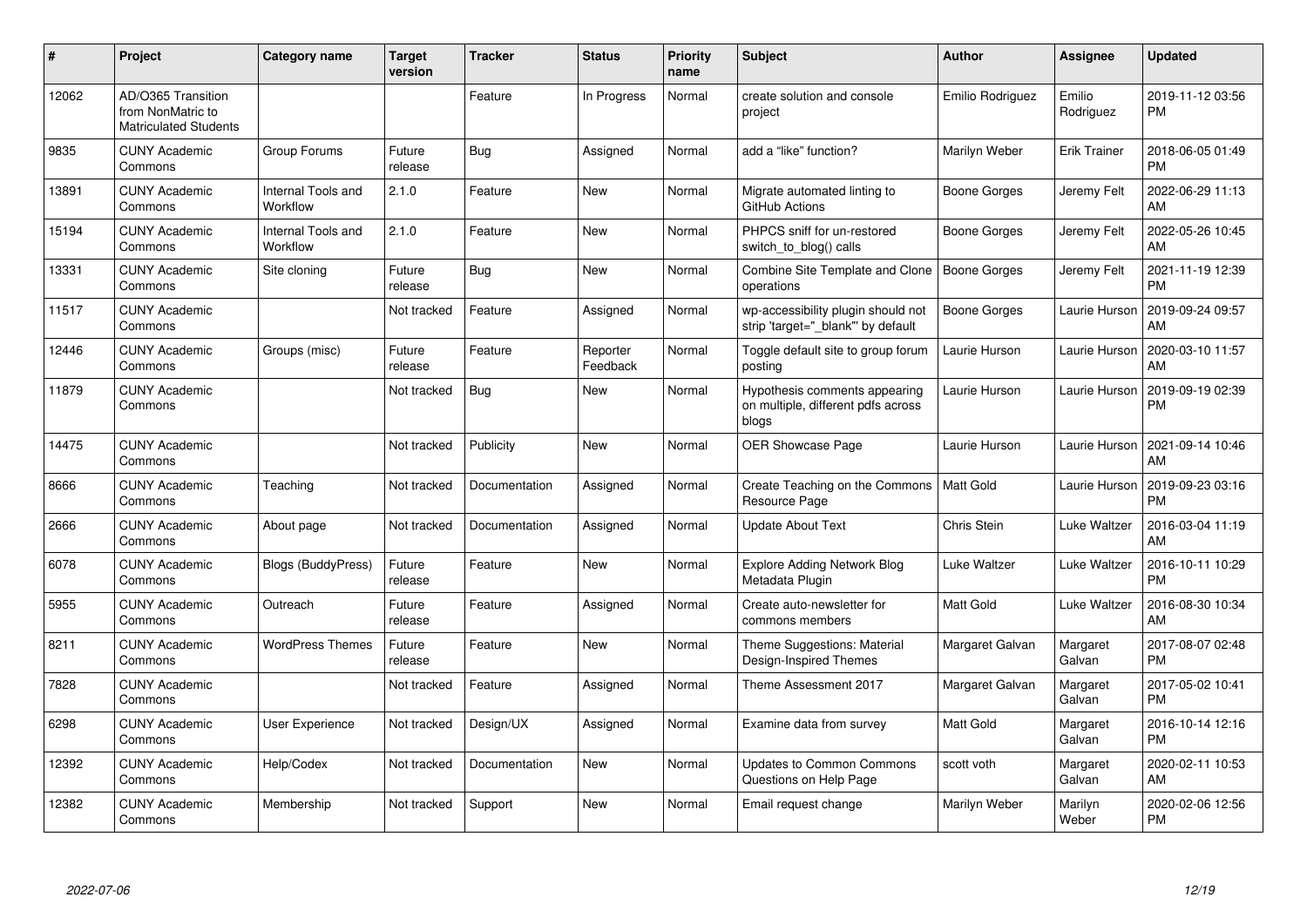| #     | Project                         | <b>Category name</b>     | <b>Target</b><br>version | <b>Tracker</b> | <b>Status</b>        | <b>Priority</b><br>name | <b>Subject</b>                                                                        | <b>Author</b>           | <b>Assignee</b>  | <b>Updated</b>                |
|-------|---------------------------------|--------------------------|--------------------------|----------------|----------------------|-------------------------|---------------------------------------------------------------------------------------|-------------------------|------------------|-------------------------------|
| 8837  | <b>CUNY Academic</b><br>Commons |                          | Not tracked              | Feature        | Assigned             | Normal                  | Create a form to request info from<br>people requesting premium<br>themes and plugins | <b>Matt Gold</b>        | Marilyn<br>Weber | 2017-11-14 03:35<br><b>PM</b> |
| 3509  | <b>CUNY Academic</b><br>Commons | Publicity                | 1.7                      | Publicity      | <b>New</b>           | Normal                  | Create 1.7 digital signage imagery                                                    | Micki Kaufman           | Marilyn<br>Weber | 2014-10-01 12:40<br><b>PM</b> |
| 9420  | <b>CUNY Academic</b><br>Commons | cuny.is                  | Not tracked              | Feature        | <b>New</b>           | Normal                  | Request for http://cuny.is/streams                                                    | Raffi<br>Khatchadourian | Marilyn<br>Weber | 2018-04-02 10:08<br>AM        |
| 11545 | <b>CUNY Academic</b><br>Commons | <b>WordPress Plugins</b> | Not tracked              | Support        | New                  | Normal                  | Twitter searches in WordPress                                                         | Gina Cherry             | Matt Gold        | 2019-09-23 01:03<br><b>PM</b> |
| 12484 | <b>CUNY Academic</b><br>Commons |                          | Not tracked              | Support        | Reporter<br>Feedback | Normal                  | Sign up Code for COIL Course<br>starting in March                                     | Laurie Hurson           | Matt Gold        | 2020-03-02 02:26<br><b>PM</b> |
| 2175  | <b>CUNY Academic</b><br>Commons | WordPress (misc)         | Not tracked              | Support        | Assigned             | Normal                  | Subscibe 2 vs. Jetpack<br>subscription options                                        | local admin             | Matt Gold        | 2016-01-26 04:58<br><b>PM</b> |
| 8607  | <b>CUNY Academic</b><br>Commons |                          | Not tracked              | Support        | New                  | Normal                  | Paypal?                                                                               | Marilyn Weber           | Matt Gold        | 2018-05-15 01:37<br><b>PM</b> |
| 2573  | <b>NYCDH Community</b><br>Site  |                          |                          | Feature        | Reporter<br>Feedback | Normal                  | Add dh nyc twitter list feed to site                                                  | <b>Mark Newton</b>      | Matt Gold        | 2013-05-16 11:42<br><b>PM</b> |
| 370   | <b>CUNY Academic</b><br>Commons | Registration             | Future<br>release        | Feature        | Assigned             | High                    | <b>Guest Accounts</b>                                                                 | <b>Matt Gold</b>        | Matt Gold        | 2015-04-09 09:33<br><b>PM</b> |
| 3657  | <b>CUNY Academic</b><br>Commons | WordPress (misc)         | Not tracked              | Feature        | New                  | Normal                  | Create alert for GC email<br>addresses                                                | <b>Matt Gold</b>        | Matt Gold        | 2016-04-14 11:29<br><b>PM</b> |
| 8898  | <b>CUNY Academic</b><br>Commons | Social Paper             | Not tracked              | Feature        | Assigned             | Normal                  | Usage data on docs and social<br>paper                                                | <b>Matt Gold</b>        | Matt Gold        | 2017-11-16 11:32<br>AM        |
| 9015  | <b>CUNY Academic</b><br>Commons | Groups (misc)            | Not tracked              | Outreach       | Assigned             | Normal                  | Email group admins the email<br>addresses of their groups                             | <b>Matt Gold</b>        | Matt Gold        | 2018-01-02 09:54<br>AM        |
| 8498  | <b>CUNY Academic</b><br>Commons | <b>WordPress Plugins</b> | Future<br>release        | Feature        | New                  | Low                     | <b>Gravity Forms Email Users</b>                                                      | Raffi<br>Khatchadourian | Matt Gold        | 2017-10-13 12:58<br><b>PM</b> |
| 3691  | <b>CUNY Academic</b><br>Commons | <b>WordPress Plugins</b> | Future<br>release        | Bug            | New                  | Normal                  | <b>WPMU Domain Mapping</b><br>Debugging on cdev                                       | Raymond Hoh             | Matt Gold        | 2014-12-12 09:04<br>AM        |
| 4225  | <b>CUNY Academic</b><br>Commons | DiRT Integration         | Future<br>release        | Design/UX      | New                  | Normal                  | Add information to DIRT page (in<br>Create a Group)                                   | Samantha Raddatz        | Matt Gold        | 2015-06-26 03:14<br><b>PM</b> |
| 10839 | <b>CUNY Academic</b><br>Commons | About page               | Not tracked              | Support        | <b>New</b>           | Normal                  | <b>Mission Statement Needs</b><br>Revision                                            | scott voth              | Matt Gold        | 2018-12-26 10:58<br>AM        |
| 11493 | <b>CUNY Academic</b><br>Commons | Domain Mapping           | Not tracked              | Support        | Reporter<br>Feedback | Normal                  | Domain Mapping Request - Talia<br>Schaffer                                            | scott voth              | Matt Gold        | 2019-08-06 08:39<br>AM        |
| 4972  | <b>CUNY Academic</b><br>Commons | Analytics                | Not tracked              | <b>Bug</b>     | New                  | Normal                  | <b>Newsletter Analytics</b>                                                           | Stephen Real            | Matt Gold        | 2015-12-09 12:54<br><b>PM</b> |
| 8902  | <b>CUNY Academic</b><br>Commons | Design                   | Not tracked              | Feature        | Assigned             | Normal                  | Report back on research on<br><b>BuddyPress themes</b>                                | Matt Gold               | Michael Smith    | 2017-11-10 12:31<br><b>PM</b> |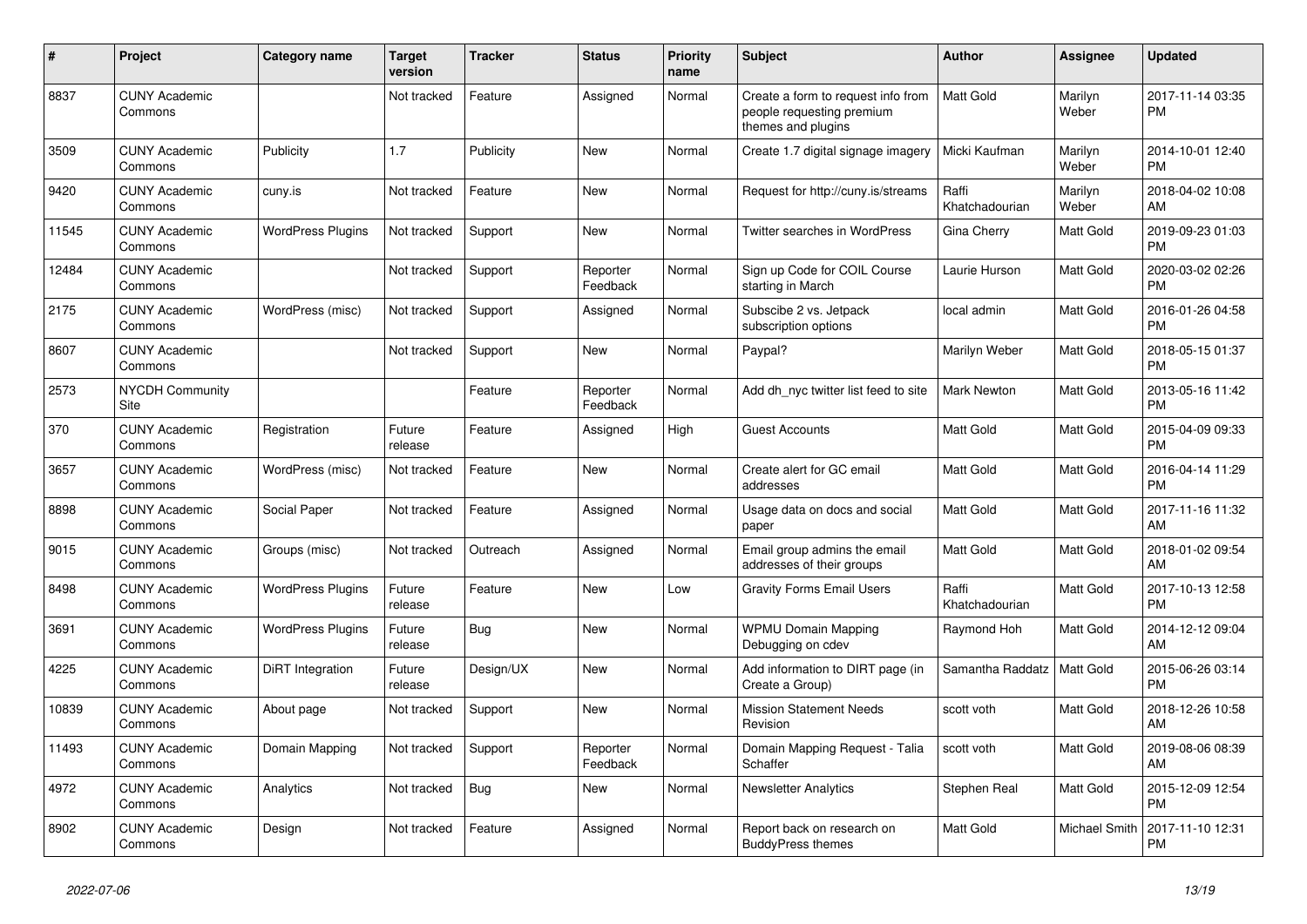| #     | <b>Project</b>                  | <b>Category name</b>       | <b>Target</b><br>version | <b>Tracker</b> | <b>Status</b>        | Priority<br>name | <b>Subject</b>                                                                       | <b>Author</b>           | Assignee           | <b>Updated</b>                |
|-------|---------------------------------|----------------------------|--------------------------|----------------|----------------------|------------------|--------------------------------------------------------------------------------------|-------------------------|--------------------|-------------------------------|
| 3506  | <b>CUNY Academic</b><br>Commons | Publicity                  | 1.7                      | Publicity      | New                  | Normal           | Prepare 1.7 email messaging                                                          | Micki Kaufman           | Micki<br>Kaufman   | 2014-10-01 12:36<br><b>PM</b> |
| 6392  | <b>CUNY Academic</b><br>Commons | Group Forums               | Future<br>release        | Design/UX      | Assigned             | Low              | Composition/Preview Panes in<br>Forum Posts                                          | Luke Waltzer            | Paige Dupont       | 2016-10-21 04:26<br><b>PM</b> |
| 7624  | <b>CUNY Academic</b><br>Commons | BuddyPress (misc)          | Future<br>release        | Design/UX      | New                  | Normal           | <b>BP Notifications</b>                                                              | Luke Waltzer            | Paige Dupont       | 2017-02-08 10:43<br><b>PM</b> |
| 11393 | <b>CUNY Academic</b><br>Commons |                            | Not tracked              | Publicity      | <b>New</b>           | Normal           | After 1.15 release, ceate a hero<br>slide and post about adding a site<br>to a group | scott voth              | Patrick<br>Sweeney | 2019-05-14 10:32<br>AM        |
| 4388  | <b>CUNY Academic</b><br>Commons | WordPress (misc)           | Future<br>release        | Bug            | Assigned             | Normal           | Repeated request for<br>authentication.                                              | Alice.Lynn<br>McMichael | Raymond<br>Hoh     | 2015-08-11 07:35<br><b>PM</b> |
| 3192  | <b>CUNY Academic</b><br>Commons | Group Forums               | Future<br>release        | Feature        | Assigned             | Normal           | Customizable forum views for<br>bbPress 2.x group forums                             | Boone Gorges            | Raymond<br>Hoh     | 2015-11-09 12:47<br><b>PM</b> |
| 6749  | <b>CUNY Academic</b><br>Commons | Events                     | Future<br>release        | <b>Bug</b>     | <b>New</b>           | Low              | BPEO iCal request can trigger<br>very large number of DB queries                     | Boone Gorges            | Raymond<br>Hoh     | 2016-11-15 10:09<br><b>PM</b> |
| 13358 | <b>CUNY Academic</b><br>Commons | Group Forums               | Future<br>release        | Feature        | New                  | Normal           | Improved UI for group forum<br>threading settings                                    | Boone Gorges            | Raymond<br>Hoh     | 2021-11-19 12:27<br><b>PM</b> |
| 9729  | <b>CUNY Academic</b><br>Commons | <b>SEO</b>                 | Not tracked              | Support        | New                  | Normal           | 503 Errors showing on<br>newlaborforum.cuny.edu                                      | Diane Krauthamer        | Raymond<br>Hoh     | 2018-05-22 04:48<br><b>PM</b> |
| 13457 | <b>CUNY Academic</b><br>Commons | Group Forums               | 2.0.3                    | <b>Bug</b>     | <b>New</b>           | High             | Forum post not sending<br>notifications                                              | Filipa Calado           | Raymond<br>Hoh     | 2022-06-29 11:32<br>AM        |
| 11649 | <b>CUNY Academic</b><br>Commons | <b>WordPress Plugins</b>   | 2.0.3                    | Bug            | In Progress          | Normal           | CC license displayed on every<br>page                                                | Gina Cherry             | Raymond<br>Hoh     | 2022-06-29 11:32<br>AM        |
| 12004 | <b>CUNY Academic</b><br>Commons |                            | Not tracked              | Support        | Reporter<br>Feedback | Normal           | Notifications for spam blog<br>comments                                              | Gina Cherry             | Raymond<br>Hoh     | 2019-11-01 12:05<br><b>PM</b> |
| 9060  | <b>CUNY Academic</b><br>Commons | Commons In A Box           | Not tracked              | <b>Bug</b>     | Hold                 | Normal           | Problems with CBox image library<br>/ upload                                         | Lisa Rhody              | Raymond<br>Hoh     | 2018-01-10 03:26<br><b>PM</b> |
| 6644  | <b>CUNY Academic</b><br>Commons |                            | Not tracked              | Bug            | Reporter<br>Feedback | High             | White Screen at Login Pge                                                            | Luke Waltzer            | Raymond<br>Hoh     | 2016-11-21 10:34<br><b>PM</b> |
| 7928  | <b>CUNY Academic</b><br>Commons | Group Forums               | Not tracked              | <b>Bug</b>     | <b>New</b>           | Normal           | Duplicate Forum post                                                                 | Luke Waltzer            | Raymond<br>Hoh     | 2017-04-11 09:27<br><b>PM</b> |
| 13430 | <b>CUNY Academic</b><br>Commons | Reply By Email             | Not tracked              | <b>Bug</b>     | <b>New</b>           | Normal           | Delay in RBE                                                                         | Luke Waltzer            | Raymond<br>Hoh     | 2020-10-13 11:16<br>AM        |
| 16110 | <b>CUNY Academic</b><br>Commons |                            |                          | Support        | Reporter<br>Feedback | Normal           | remove Creative Commons<br>license from pages?                                       | Marilyn Weber           | Raymond<br>Hoh     | 2022-05-17 06:11<br><b>PM</b> |
| 5282  | <b>CUNY Academic</b><br>Commons | Social Paper               | Future<br>release        | <b>Bug</b>     | New                  | Normal           | Replying via email directs to paper<br>but not individual comment.                   | Marilyn Weber           | Raymond<br>Hoh     | 2016-03-02 01:48<br><b>PM</b> |
| 11971 | <b>CUNY Academic</b><br>Commons | <b>Email Notifications</b> | Future<br>release        | Bug            | Reporter<br>Feedback | Low              | Pictures obscured in emailed post<br>notifications                                   | Marilyn Weber           | Raymond<br>Hoh     | 2019-11-21 01:14<br><b>PM</b> |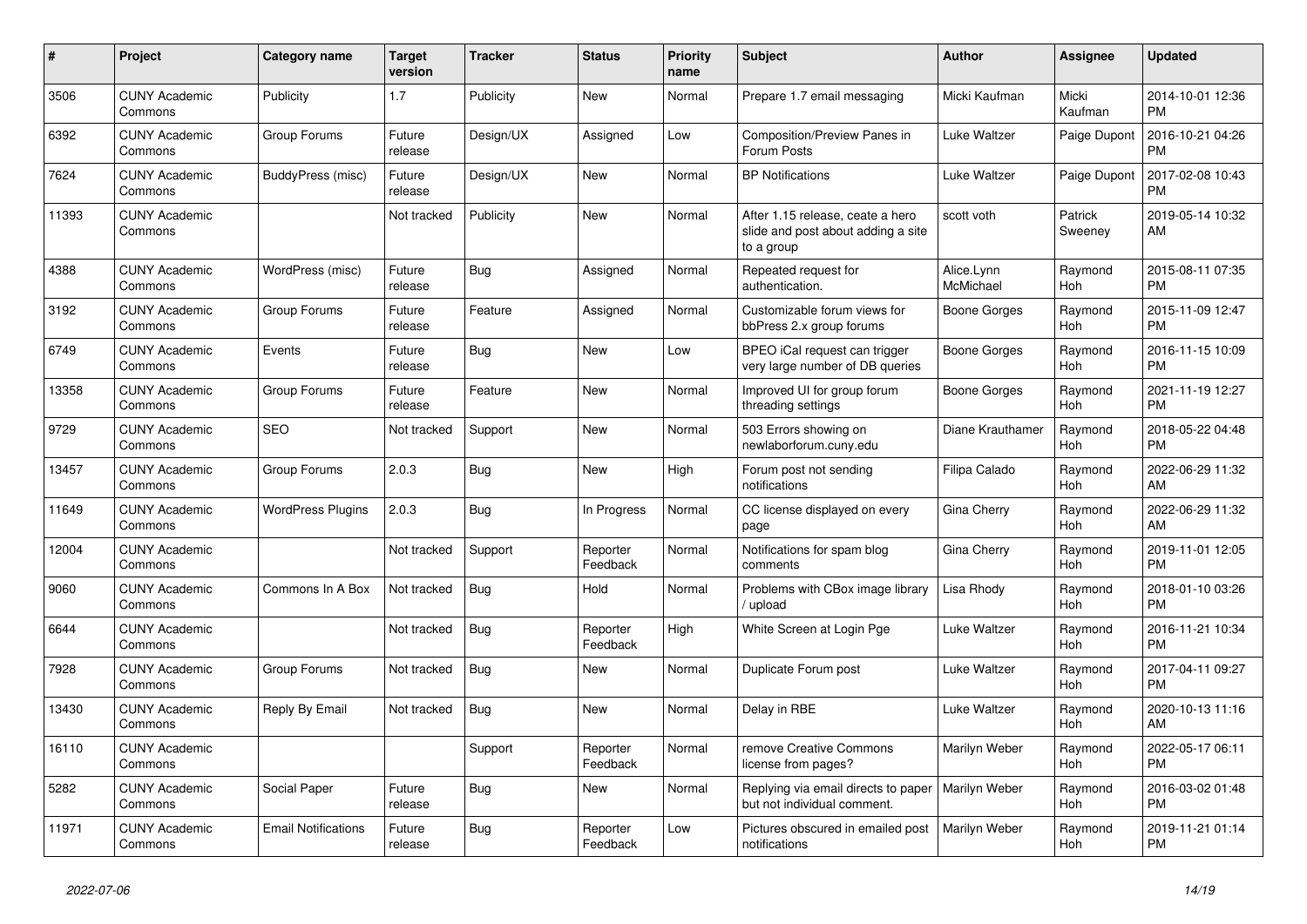| #     | Project                         | <b>Category name</b>       | <b>Target</b><br>version | <b>Tracker</b> | <b>Status</b>        | Priority<br>name | <b>Subject</b>                                                                | Author             | <b>Assignee</b> | <b>Updated</b>                |
|-------|---------------------------------|----------------------------|--------------------------|----------------|----------------------|------------------|-------------------------------------------------------------------------------|--------------------|-----------------|-------------------------------|
| 11149 | <b>CUNY Academic</b><br>Commons |                            | Not tracked              | Support        | Reporter<br>Feedback | Normal           | comments getting blocked                                                      | Marilyn Weber      | Raymond<br>Hoh  | 2019-03-26 11:40<br>AM        |
| 12741 | <b>CUNY Academic</b><br>Commons | <b>WordPress Plugins</b>   | Not tracked              | Support        | Reporter<br>Feedback | Normal           | Tableau Public Viz Block                                                      | Marilyn Weber      | Raymond<br>Hoh  | 2020-05-12 11:00<br>AM        |
| 13286 | <b>CUNY Academic</b><br>Commons |                            | Not tracked              | Support        | New                  | Normal           | problem connecting with<br>WordPress app                                      | Marilyn Weber      | Raymond<br>Hoh  | 2020-09-08 11:16<br>AM        |
| 13328 | <b>CUNY Academic</b><br>Commons | Group Forums               | Not tracked              | Bug            | Reporter<br>Feedback | Normal           | cross-posting in two related<br>groups                                        | Marilyn Weber      | Raymond<br>Hoh  | 2020-09-15 10:39<br><b>PM</b> |
| 2571  | <b>NYCDH Community</b><br>Site  |                            |                          | Feature        | Assigned             | Normal           | Add Google custom search box to<br>homepage                                   | <b>Mark Newton</b> | Raymond<br>Hoh  | 2013-05-18 07:49<br><b>PM</b> |
| 2574  | <b>NYCDH Community</b><br>Site  |                            |                          | Feature        | Assigned             | Normal           | Add Way to Upload Files to<br>Groups                                          | <b>Mark Newton</b> | Raymond<br>Hoh  | 2013-05-18 07:46<br><b>PM</b> |
| 10262 | <b>CUNY Academic</b><br>Commons |                            | Not tracked              | Bug            | Reporter<br>Feedback | Normal           | Newsletter Plugin: Broken Image<br>at Bottom of All Newsletters               | Mark Webb          | Raymond<br>Hoh  | 2018-08-30 05:17<br><b>PM</b> |
| 8992  | <b>NYCDH Community</b><br>Site  |                            |                          | Bug            | Assigned             | Normal           | Multiple RBE error reports                                                    | <b>Matt Gold</b>   | Raymond<br>Hoh  | 2017-12-11 05:43<br><b>PM</b> |
| 333   | <b>CUNY Academic</b><br>Commons | <b>Email Notifications</b> | Future<br>release        | Feature        | Assigned             | Low              | Delay Forum Notification Email<br>Delivery Until After Editing Period<br>Ends | Matt Gold          | Raymond<br>Hoh  | 2015-11-09 06:01<br><b>PM</b> |
| 1192  | <b>CUNY Academic</b><br>Commons | <b>Group Files</b>         | Future<br>release        | Feature        | Assigned             | Low              | When posting group files, allow<br>users to add a category without<br>saving  | <b>Matt Gold</b>   | Raymond<br>Hoh  | 2015-11-09 05:53<br><b>PM</b> |
| 3517  | <b>CUNY Academic</b><br>Commons | My Commons                 | Future<br>release        | Feature        | Assigned             | Normal           | Mute/Unmute My Commons<br>updates                                             | <b>Matt Gold</b>   | Raymond<br>Hoh  | 2015-11-09 01:19<br><b>PM</b> |
| 3536  | <b>CUNY Academic</b><br>Commons | My Commons                 | Future<br>release        | Feature        | Assigned             | Normal           | Infinite Scroll on My Commons<br>page                                         | <b>Matt Gold</b>   | Raymond<br>Hoh  | 2015-04-13 04:42<br><b>PM</b> |
| 3577  | <b>CUNY Academic</b><br>Commons | My Commons                 | Future<br>release        | Design/UX      | Assigned             | Normal           | Replies to items in My Commons                                                | <b>Matt Gold</b>   | Raymond<br>Hoh  | 2015-04-09 05:19<br><b>PM</b> |
| 3662  | <b>CUNY Academic</b><br>Commons | <b>SEO</b>                 | Future<br>release        | Feature        | Assigned             | Normal           | Duplicate Content/SEO/Google<br>issues                                        | <b>Matt Gold</b>   | Raymond<br>Hoh  | 2015-04-13 04:37<br><b>PM</b> |
| 5016  | <b>CUNY Academic</b><br>Commons | Events                     | Future<br>release        | Feature        | Assigned             | Low              | Allow comments to be posted on<br>events                                      | Matt Gold          | Raymond<br>Hoh  | 2019-03-01 02:23<br><b>PM</b> |
| 5691  | <b>CUNY Academic</b><br>Commons | Blogs (BuddyPress)         | Future<br>release        | Bug            | Assigned             | High             | Differing numbers on Sites display                                            | Matt Gold          | Raymond<br>Hoh  | 2016-06-13 01:37<br>PM        |
| 7115  | <b>CUNY Academic</b><br>Commons | Groups (misc)              | Future<br>release        | Feature        | Reporter<br>Feedback | Normal           | make licensing info clear during<br>group creation                            | Matt Gold          | Raymond<br>Hoh  | 2020-12-08 11:32<br>AM        |
| 10659 | <b>CUNY Academic</b><br>Commons | Group Forums               | Future<br>release        | Feature        | Assigned             | Normal           | Post to multiple groups via email                                             | Matt Gold          | Raymond<br>Hoh  | 2018-11-15 12:54<br>AM        |
| 3369  | <b>CUNY Academic</b><br>Commons | Reply By Email             | Not tracked              | Outreach       | Hold                 | Normal           | Release reply by email to WP<br>plugin directory                              | Matt Gold          | Raymond<br>Hoh  | 2016-03-01 12:46<br><b>PM</b> |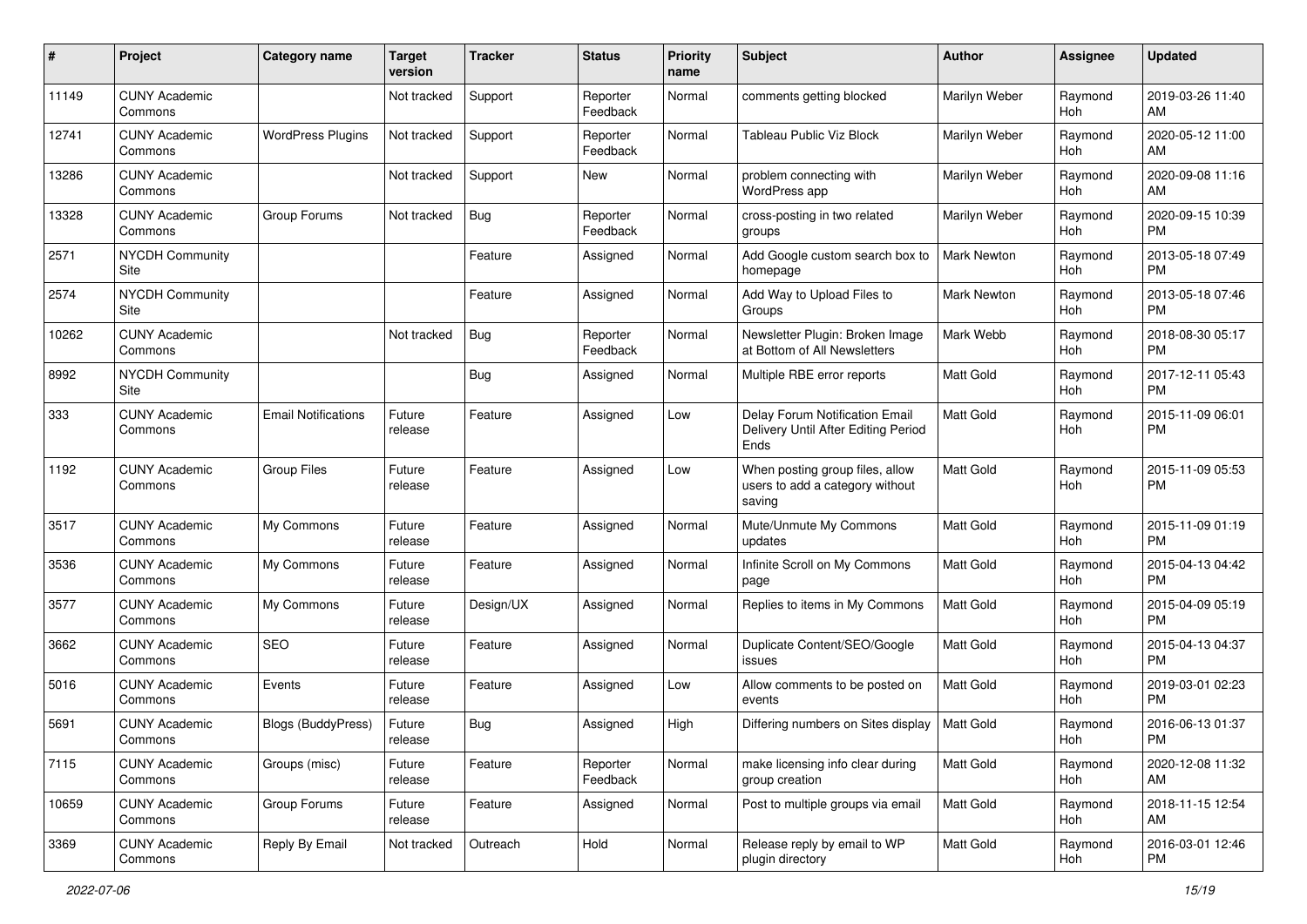| $\#$  | Project                         | <b>Category name</b>     | <b>Target</b><br>version | <b>Tracker</b> | <b>Status</b>        | <b>Priority</b><br>name | <b>Subject</b>                                                  | <b>Author</b>           | <b>Assignee</b> | <b>Updated</b>                |
|-------|---------------------------------|--------------------------|--------------------------|----------------|----------------------|-------------------------|-----------------------------------------------------------------|-------------------------|-----------------|-------------------------------|
| 6671  | <b>CUNY Academic</b><br>Commons | Reply By Email           | Not tracked              | <b>Bug</b>     | Assigned             | Normal                  | "Post too often" RBE error<br>message                           | <b>Matt Gold</b>        | Raymond<br>Hoh  | 2016-11-11 09:55<br>AM        |
| 6995  | <b>CUNY Academic</b><br>Commons | Home Page                | Not tracked              | Bug            | Assigned             | Normal                  | member filter on homepage not<br>working                        | <b>Matt Gold</b>        | Raymond<br>Hoh  | 2016-12-11 09:46<br><b>PM</b> |
| 8976  | <b>CUNY Academic</b><br>Commons | Reply By Email           | Not tracked              | Feature        | Assigned             | Normal                  | Package RBE new topics posting?                                 | <b>Matt Gold</b>        | Raymond<br>Hoh  | 2017-12-04 02:34<br><b>PM</b> |
| 8991  | <b>CUNY Academic</b><br>Commons | Reply By Email           | Not tracked              | Bug            | Hold                 | Normal                  | RBE duplicate email message<br>issue                            | <b>Matt Gold</b>        | Raymond<br>Hoh  | 2018-02-18 08:53<br><b>PM</b> |
| 9346  | <b>CUNY Academic</b><br>Commons | WordPress (misc)         | Not tracked              | Bug            | <b>New</b>           | Normal                  | Clone cetls.bmcc.cuny.edu for<br>development                    | Owen Roberts            | Raymond<br>Hoh  | 2018-03-06 05:35<br><b>PM</b> |
| 15516 | <b>CUNY Academic</b><br>Commons | <b>WordPress Plugins</b> |                          | Bug            | Reporter<br>Feedback | Normal                  | Can't publish or save draft of post<br>on wordpress.com         | Raffi<br>Khatchadourian | Raymond<br>Hoh  | 2022-03-02 05:52<br><b>PM</b> |
| 16319 | <b>CUNY Academic</b><br>Commons | <b>WordPress Plugins</b> | 2.0.3                    | Bug            | <b>New</b>           | Normal                  | Request for Events Calendar Pro<br>5.14.2 update                | Raymond Hoh             | Raymond<br>Hoh  | 2022-07-01 04:16<br><b>PM</b> |
| 16177 | <b>CUNY Academic</b><br>Commons | Reply By Email           |                          | Bug            | <b>New</b>           | Normal                  | Switch to Inbound mode for RBE                                  | Raymond Hoh             | Raymond<br>Hoh  | 2022-05-30 04:32<br><b>PM</b> |
| 3939  | <b>CUNY Academic</b><br>Commons | <b>WordPress Plugins</b> | Future<br>release        | Bug            | Hold                 | Normal                  | Activity stream support for<br>Co-Authors Plus plugin           | Raymond Hoh             | Raymond<br>Hoh  | 2015-11-09 06:13<br><b>PM</b> |
| 11243 | <b>CUNY Academic</b><br>Commons | BuddyPress (misc)        | Future<br>release        | Bug            | New                  | Normal                  | Audit bp-custom.php                                             | Raymond Hoh             | Raymond<br>Hoh  | 2022-04-26 11:59<br>AM        |
| 14496 | <b>CUNY Academic</b><br>Commons | Domain Mapping           | Future<br>release        | <b>Bug</b>     | <b>New</b>           | Normal                  | Mapped domain SSO uses<br>third-party cookies                   | Raymond Hoh             | Raymond<br>Hoh  | 2021-05-24 04:03<br><b>PM</b> |
| 14983 | <b>CUNY Academic</b><br>Commons | WordPress (misc)         | Not tracked              | Support        | Reporter<br>Feedback | Normal                  | "Read More" tag not working                                     | Rebecca Krisel          | Raymond<br>Hoh  | 2021-11-23 01:17<br><b>PM</b> |
| 16245 | <b>CUNY Academic</b><br>Commons | WordPress (misc)         |                          | Bug            | Reporter<br>Feedback | Normal                  | Save Button missing on<br>WordPress Profile page                | scott voth              | Raymond<br>Hoh  | 2022-06-16 03:09<br><b>PM</b> |
| 13946 | <b>CUNY Academic</b><br>Commons | <b>WordPress Plugins</b> | 2.1.0                    | Support        | Assigned             | Normal                  | <b>Custom Embed handler For</b><br>OneDrive files               | scott voth              | Raymond<br>Hoh  | 2022-05-26 10:46<br>AM        |
| 3492  | <b>CUNY Academic</b><br>Commons | <b>WordPress Themes</b>  | Future<br>release        | Support        | Assigned             | Normal                  | Add CBOX theme to the<br>Commons                                | scott voth              | Raymond<br>Hoh  | 2014-10-08 05:55<br><b>PM</b> |
| 4535  | <b>CUNY Academic</b><br>Commons | My Commons               | Future<br>release        | Bug            | New                  | Low                     | My Commons filter issue                                         | scott voth              | Raymond<br>Hoh  | 2015-09-01 11:17<br>AM        |
| 14994 | <b>CUNY Academic</b><br>Commons | cdev.gc.cuny.edu         | Not tracked              | Support        | In Progress          | Normal                  | Clear Cache on CDEV                                             | scott voth              | Raymond<br>Hoh  | 2021-12-07 03:51<br><b>PM</b> |
| 11624 | <b>CUNY Academic</b><br>Commons | WordPress (misc)         | Not tracked              | Support        | <b>New</b>           | Normal                  | Change pages into posts or swap<br>database for a Commons site? | Stephen Klein           | Raymond<br>Hoh  | 2019-07-09 11:04<br>AM        |
| 497   | CUNY Academic<br>Commons        | <b>WordPress Plugins</b> | Future<br>release        | Feature        | Assigned             | Normal                  | Drag and Drop Ordering on<br><b>Gallery Post Plugin</b>         | <b>Matt Gold</b>        | Ron Rennick     | 2015-11-09 06:18<br><b>PM</b> |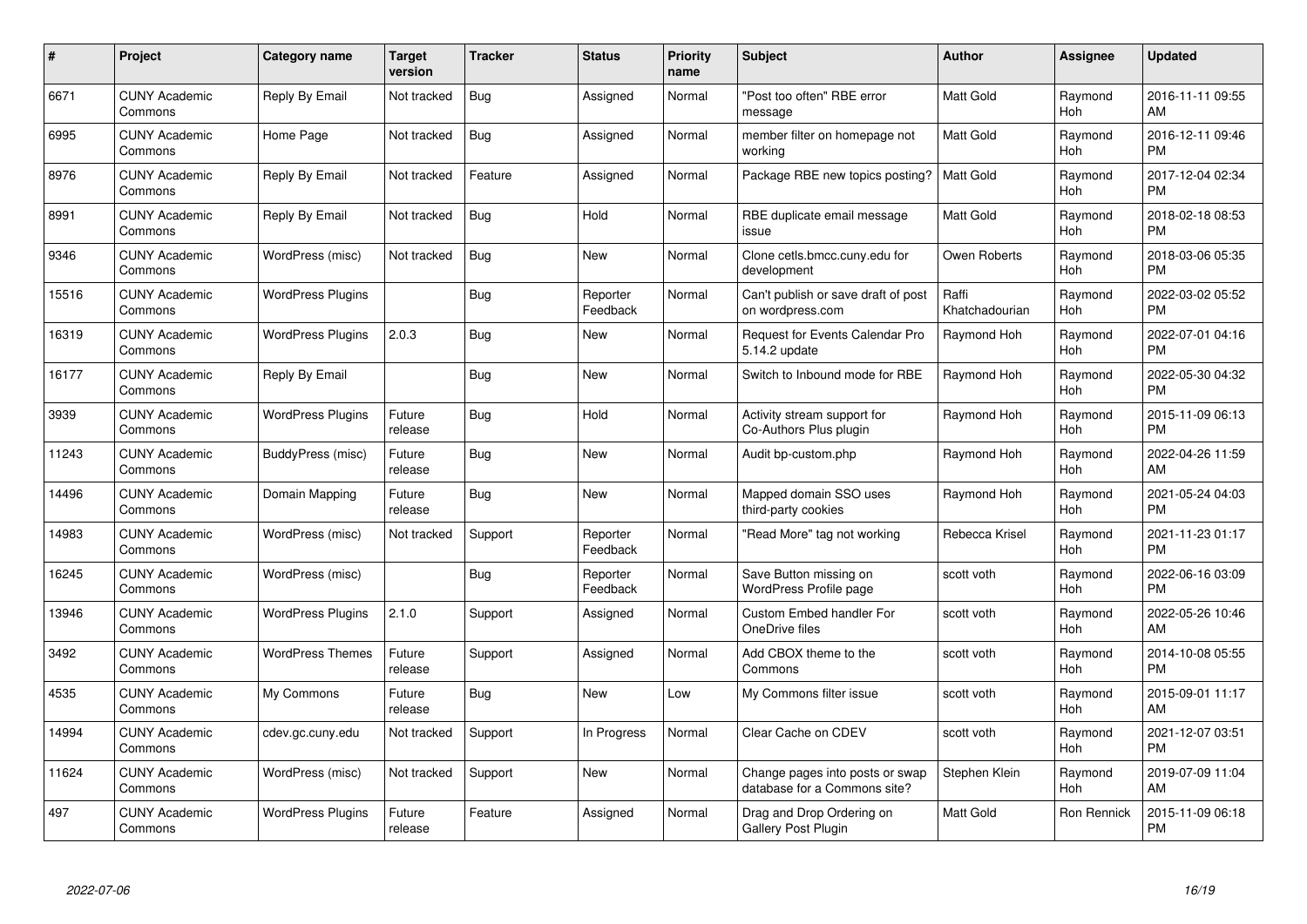| $\pmb{\#}$ | Project                         | <b>Category name</b>    | <b>Target</b><br>version | <b>Tracker</b> | <b>Status</b>        | Priority<br>name | <b>Subject</b>                                                                                                                                        | <b>Author</b>     | <b>Assignee</b>     | <b>Updated</b>                |
|------------|---------------------------------|-------------------------|--------------------------|----------------|----------------------|------------------|-------------------------------------------------------------------------------------------------------------------------------------------------------|-------------------|---------------------|-------------------------------|
| 308        | <b>CUNY Academic</b><br>Commons | Registration            | Future<br>release        | Feature        | <b>New</b>           | Normal           | Group recommendations for<br>signup process                                                                                                           | Boone Gorges      | Samantha<br>Raddatz | 2015-11-09 05:07<br><b>PM</b> |
| 3473       | <b>CUNY Academic</b><br>Commons | User Experience         | Future<br>release        | Feature        | Assigned             | Normal           | Commons profile: Add help info<br>about "Positions" replacing "title"                                                                                 | Keith Miyake      | Samantha<br>Raddatz | 2015-11-09 02:28<br><b>PM</b> |
| 5225       | <b>CUNY Academic</b><br>Commons | Registration            | Future<br>release        | Feature        | Assigned             | Normal           | On-boarding Issues                                                                                                                                    | Luke Waltzer      | Samantha<br>Raddatz | 2016-02-12 02:58<br><b>PM</b> |
| 5317       | <b>CUNY Academic</b><br>Commons | Group Blogs             | Not tracked              | Bug            | Reporter<br>Feedback | Normal           | Notifications of New Post Didn't<br>Come                                                                                                              | Luke Waltzer      | Samantha<br>Raddatz | 2016-03-21 10:41<br><b>PM</b> |
| 5050       | <b>CUNY Academic</b><br>Commons | Social Paper            | Future<br>release        | Feature        | New                  | Low              | Making comments visible in SP<br>editing mode (SP suggestion #1)                                                                                      | Marilyn Weber     | Samantha<br>Raddatz | 2019-09-17 11:10<br><b>PM</b> |
| 5053       | <b>CUNY Academic</b><br>Commons | Social Paper            | Future<br>release        | Feature        | New                  | Low              | Scrollable menu to add readers<br>(SP suggestion #4)                                                                                                  | Marilyn Weber     | Samantha<br>Raddatz | 2016-04-21 05:21<br><b>PM</b> |
| 5058       | <b>CUNY Academic</b><br>Commons | Social Paper            | Future<br>release        | Feature        | New                  | Low              | Can there be a clearer signal that<br>even when comments have<br>already been made you add<br>comments by clicking on the side?<br>(SP suggestion #5) | Marilyn Weber     | Samantha<br>Raddatz | 2016-02-11 10:24<br><b>PM</b> |
| 5397       | <b>CUNY Academic</b><br>Commons | Social Paper            | Future<br>release        | Feature        | New                  | Normal           | frustrating to have to<br>enable/disable in SP                                                                                                        | Marilyn Weber     | Samantha<br>Raddatz | 2016-04-20 03:39<br><b>PM</b> |
| 310        | <b>CUNY Academic</b><br>Commons | BuddyPress (misc)       | Future<br>release        | Feature        | Assigned             | Low              | <b>Friend Request Email</b>                                                                                                                           | <b>Matt Gold</b>  | Samantha<br>Raddatz | 2015-11-09 05:08<br><b>PM</b> |
| 653        | <b>CUNY Academic</b><br>Commons | Group Blogs             | Future<br>release        | Feature        | Assigned             | Normal           | Redesign Integration of Groups<br>and Blogs                                                                                                           | <b>Matt Gold</b>  | Samantha<br>Raddatz | 2015-11-09 05:40<br><b>PM</b> |
| 1105       | <b>CUNY Academic</b><br>Commons | WordPress (misc)        | Future<br>release        | Feature        | Assigned             | Normal           | Rephrase Blog Privacy Options                                                                                                                         | <b>Matt Gold</b>  | Samantha<br>Raddatz | 2015-11-09 06:19<br><b>PM</b> |
| 1456       | <b>CUNY Academic</b><br>Commons | Group Invitations       | Future<br>release        | Feature        | Reporter<br>Feedback | Low              | Invite to Group Button from Profile<br>Field                                                                                                          | <b>Matt Gold</b>  | Samantha<br>Raddatz | 2015-11-09 05:59<br><b>PM</b> |
| 4404       | <b>CUNY Academic</b><br>Commons | <b>Public Portfolio</b> | Future<br>release        | Design/UX      | Assigned             | Normal           | Change color of permissions info<br>on portfolio editing interface                                                                                    | <b>Matt Gold</b>  | Samantha<br>Raddatz | 2015-08-11 05:28<br><b>PM</b> |
| 4661       | <b>CUNY Academic</b><br>Commons | User Experience         | Future<br>release        | <b>Bug</b>     | Assigned             | Normal           | <b>Simplify Events text</b>                                                                                                                           | Matt Gold         | Samantha<br>Raddatz | 2015-10-02 09:06<br><b>PM</b> |
| 4027       | <b>CUNY Academic</b><br>Commons | Commons In A Box        | Not tracked              | Design/UX      | Assigned             | Normal           | Usability review of CBOX update<br>procedures                                                                                                         | Matt Gold         | Samantha<br>Raddatz | 2015-05-11 06:36<br><b>PM</b> |
| 4235       | <b>CUNY Academic</b><br>Commons |                         | Not tracked              | Design/UX      | Assigned             | Normal           | Explore user experience around<br>comments on forum topics vs docs                                                                                    | <b>Matt Gold</b>  | Samantha<br>Raddatz | 2015-07-21 10:23<br>AM        |
| 4986       | <b>CUNY Academic</b><br>Commons | ZenDesk                 | Not tracked              | Support        | Assigned             | Normal           | Prepare documentation for<br>Zendesk re web widget                                                                                                    | <b>Matt Gold</b>  | Samantha<br>Raddatz | 2016-02-25 03:09<br><b>PM</b> |
| 481        | <b>CUNY Academic</b><br>Commons | Groups (misc)           | Future<br>release        | Feature        | Assigned             | Normal           | ability to archive inactive groups<br>and blogs                                                                                                       | Michael Mandiberg | Samantha<br>Raddatz | 2015-11-09 05:56<br><b>PM</b> |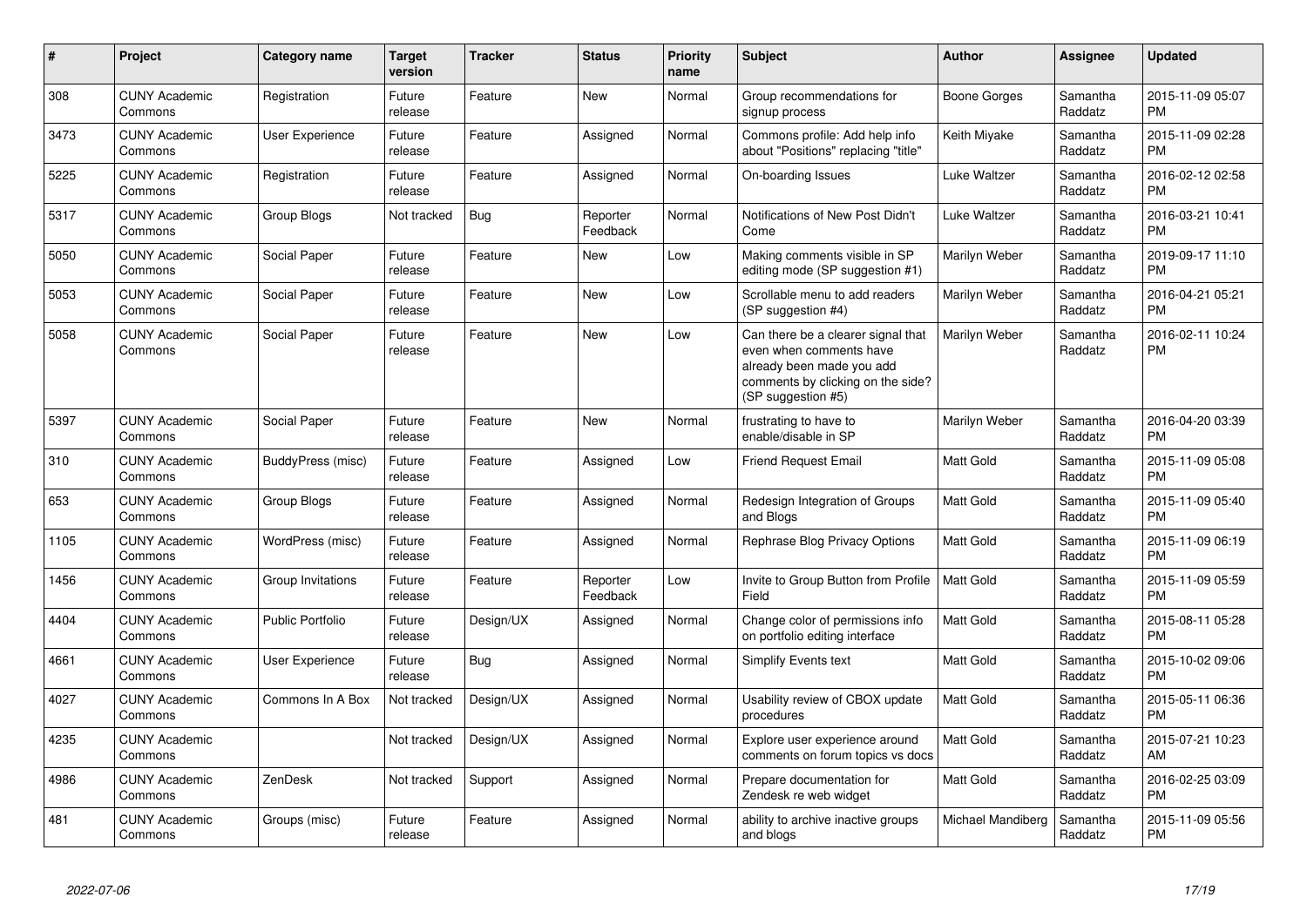| $\#$  | Project                         | Category name               | <b>Target</b><br>version | <b>Tracker</b> | <b>Status</b>        | <b>Priority</b><br>name | <b>Subject</b>                                                                     | <b>Author</b>           | Assignee            | <b>Updated</b>                |
|-------|---------------------------------|-----------------------------|--------------------------|----------------|----------------------|-------------------------|------------------------------------------------------------------------------------|-------------------------|---------------------|-------------------------------|
| 3458  | <b>CUNY Academic</b><br>Commons | Groups (misc)               | Future<br>release        | Feature        | Assigned             | Normal                  | Filter Members of Group by<br>Campus                                               | Michael Smith           | Samantha<br>Raddatz | 2014-09-26 08:32<br><b>PM</b> |
| 5183  | <b>CUNY Academic</b><br>Commons | Social Paper                | Future<br>release        | Design/UX      | New                  | Normal                  | Creating a new paper when<br>viewing an existing paper                             | Raffi<br>Khatchadourian | Samantha<br>Raddatz | 2016-02-02 12:09<br><b>PM</b> |
| 4221  | <b>CUNY Academic</b><br>Commons | Group Forums                | Future<br>release        | Design/UX      | Assigned             | Normal                  | Add 'Number of Posts' display<br>option to Forum page                              | Samantha Raddatz        | Samantha<br>Raddatz | 2015-06-26 02:21<br><b>PM</b> |
| 4226  | <b>CUNY Academic</b><br>Commons | <b>BuddyPress Docs</b>      | Future<br>release        | Design/UX      | <b>New</b>           | Normal                  | Add option to connect a Doc with<br>a Group                                        | Samantha Raddatz        | Samantha<br>Raddatz | 2015-09-09 04:08<br><b>PM</b> |
| 4253  | <b>CUNY Academic</b><br>Commons | <b>Public Portfolio</b>     | Future<br>release        | Design/UX      | <b>New</b>           | Normal                  | Encourage users to add portfolio<br>content                                        | Samantha Raddatz        | Samantha<br>Raddatz | 2015-07-07 11:32<br>AM        |
| 4622  | <b>CUNY Academic</b><br>Commons | <b>Public Portfolio</b>     | Future<br>release        | Design/UX      | New                  | Normal                  | <b>Profile Visibility Settings</b>                                                 | Samantha Raddatz        | Samantha<br>Raddatz | 2015-09-21 12:18<br><b>PM</b> |
| 5298  | <b>CUNY Academic</b><br>Commons |                             | Not tracked              | Publicity      | <b>New</b>           | Normal                  | Survey Pop-Up Text                                                                 | Samantha Raddatz        | Samantha<br>Raddatz | 2016-03-22 12:27<br><b>PM</b> |
| 10580 | <b>CUNY Academic</b><br>Commons | Information<br>Architecture | Future<br>release        | Design/UX      | <b>New</b>           | Normal                  | Primary nav item review                                                            | Boone Gorges            | Sara Cannon         | 2022-06-28 01:29<br><b>PM</b> |
| 10439 | <b>CUNY Academic</b><br>Commons | Design                      | 2.1.0                    | Design/UX      | <b>New</b>           | Normal                  | Create Style Guide for Commons                                                     | Sonja Leix              | Sara Cannon         | 2022-06-28 01:43<br><b>PM</b> |
| 2612  | <b>CUNY Academic</b><br>Commons |                             | Not tracked              | Publicity      | Assigned             | Normal                  | Pinterest site for the Commons                                                     | local admin             | Sarah<br>Morgano    | 2016-03-04 11:19<br>AM        |
| 3510  | <b>CUNY Academic</b><br>Commons | Publicity                   | 1.7                      | Publicity      | Assigned             | Normal                  | Post on the News Blog re: 'My<br>Commons'                                          | Micki Kaufman           | Sarah<br>Morgano    | 2014-10-15 11:18<br>AM        |
| 3511  | <b>CUNY Academic</b><br>Commons | Publicity                   | 1.7                      | Publicity      | Assigned             | Normal                  | Social media for 1.7                                                               | Micki Kaufman           | Sarah<br>Morgano    | 2014-10-14 03:32<br><b>PM</b> |
| 5826  | <b>CUNY Academic</b><br>Commons | <b>WordPress Plugins</b>    | Future<br>release        | Support        | Reporter<br>Feedback | Normal                  | <b>Remove Subscription Options</b><br>plugin from directory                        | Sarah Morgano           | Sarah<br>Morgano    | 2016-10-21 04:14<br><b>PM</b> |
| 11883 | <b>CUNY Academic</b><br>Commons | Help/Codex                  | Not tracked              | Support        | New                  | Normal                  | Need Embedding Help Page<br>Update (Tableau)                                       | Anthony Wheeler         | scott voth          | 2019-09-24 08:49<br>AM        |
| 3565  | <b>CUNY Academic</b><br>Commons | My Commons                  | Not tracked              | Documentation  | New                  | Normal                  | Load Newest inconsistencies                                                        | Chris Stein             | scott voth          | 2015-11-09 01:16<br><b>PM</b> |
| 14787 | <b>CUNY Academic</b><br>Commons | Plugin Packages             | Future<br>release        | Feature        | <b>New</b>           | Normal                  | Creating a "Design" plugin<br>package                                              | Laurie Hurson           | scott voth          | 2022-04-27 04:56<br><b>PM</b> |
| 636   | <b>CUNY Academic</b><br>Commons | WordPress (misc)            | Not tracked              | Support        | Assigned             | Normal                  | Create Lynda.com-like Table of<br>Contents for Prospective Tutorial<br>Screencasts | <b>Matt Gold</b>        | scott voth          | 2016-02-23 03:12<br><b>PM</b> |
| 3524  | <b>CUNY Academic</b><br>Commons | Documentation               | Not tracked              | Documentation  | Assigned             | Normal                  | Post describing all you can do<br>when starting up a new blog/group                | Matt Gold               | scott voth          | 2014-10-04 12:56<br><b>PM</b> |
| 6115  | <b>CUNY Academic</b><br>Commons | Publicity                   | Not tracked              | Feature        | Assigned             | Normal                  | create digital signage for GC                                                      | Matt Gold               | scott voth          | 2016-10-11 10:09<br><b>PM</b> |